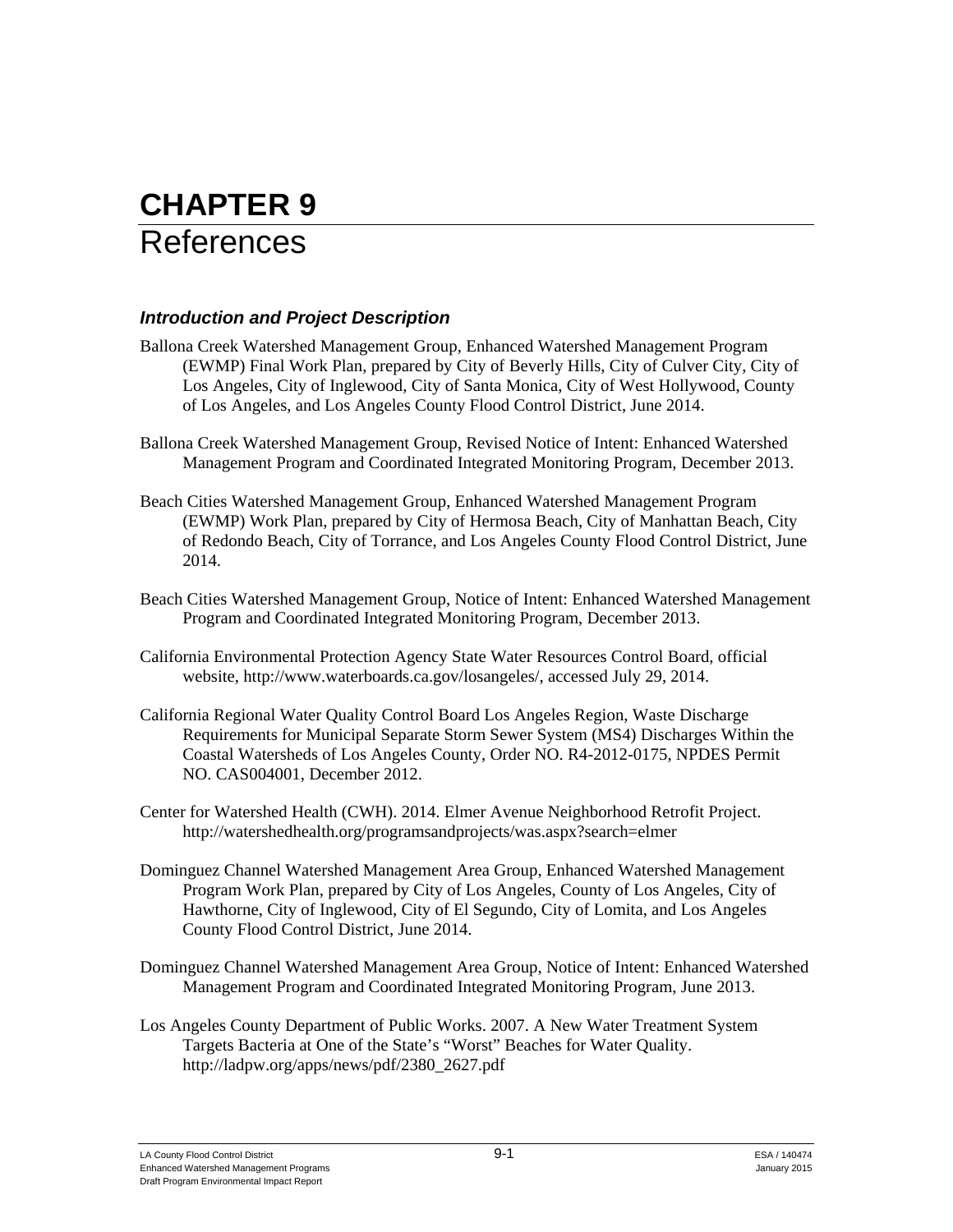- Malibu Creek Watershed Group, Revised Notice of Intent: Enhanced Watershed Management Program and Coordinated Integrated Monitoring Program, June 2013.
- Malibu Creek Watershed Management Group, Enhanced Watershed Management Program Work Plan, prepared for City of Calabasas, City of Agoura Hills, City of Westlake Village, City of Hidden Hills, County of Los Angeles and Los Angeles County Flood Control District, June 2014.
- Marina del Rey Enhanced Watershed Management Agencies, Marina del Rey Enhanced Watershed Management Program Work Plan, prepared for County of Los Angeles, Los Angeles County Flood Control District, City of Los Angeles, and City of Culver City, June 2014.
- Marina del Rey Watershed Group, Revised Notice of Intent: Enhanced Watershed Management Program and Coordinated Integrated Monitoring Program, March 2014.
- North Santa Monica Bay Coastal Watersheds EWMP Group, Enhanced Watershed Management Program (EWMP) Work Plan, prepared by City of Malibu, County of Los Angeles, and Los Angeles County Flood Control District, June 2014.
- North Santa Monica Bay Coastal Watersheds, Notice of Intent: Enhanced Watershed Management Program and Coordinated Integrated Monitoring Program, March 2014.
- Palos Verdes Peninsula EWMP Agencies, Notice of Intent: Peninsula Enhanced Watershed Management Plan, June 2013.
- Palos Verdes Peninsula Watershed Management Group, Palos Verdes Peninsula Enhanced Watershed Management Program Work Plan, June 2014.
- Rio Hondo/San Gabriel River Water Quality Group, Enhanced Watershed Management Program Work Plan, prepared for City of Arcadia, City of Azusa, City of Bradbury, City of Duarte, City of Monrovia, City of Sierra Madres, County of Los Angeles, and Los Angeles County Flood Control District, June 2014.
- Rio Hondo/San Gabriel River Water Quality Group, Notice of Intent: Enhanced Watershed Management Program (EWMP), June 2013.
- Santa Monica Bay Watershed (J2, J3), Notice of Intent: Enhanced Watershed Management Program and Coordinated Integrated Monitoring Program, December 2013.
- Santa Monica Bay Watershed Jurisdictions 2 & 3, Enhanced Watershed Management Program Work Plan, prepared by City of Los Angeles, Los Angeles County Flood Control District, County of Los Angeles, City of Santa Monica, and City of El Segundo, June 2014.
- Upper Los Angeles River Watershed Group, Notice of Intent: Enhanced Watershed Management Program and Coordinated Integrated Monitoring Program, June 2013.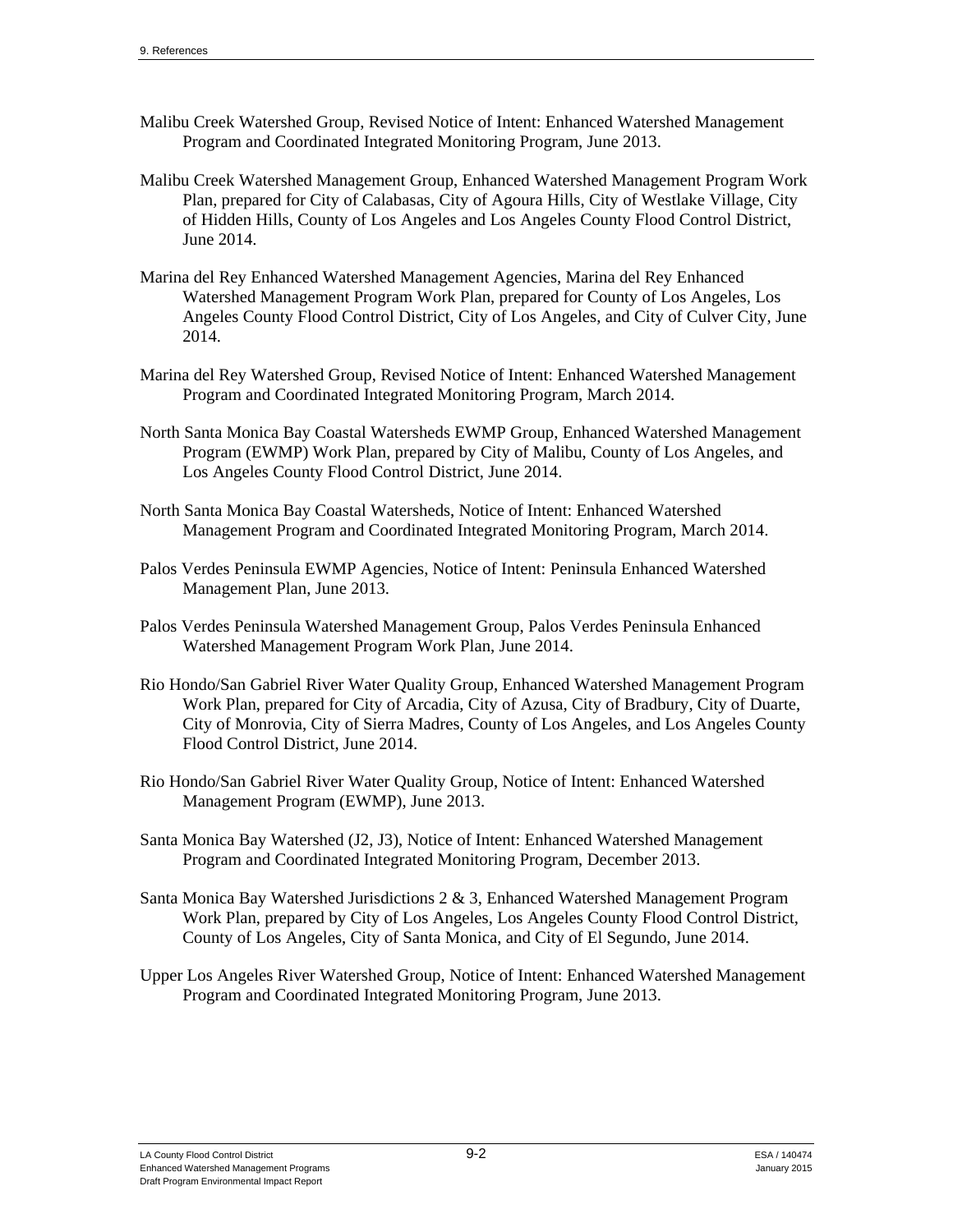- Upper Los Angeles River Watershed Management Group, prepared by City of Alhambra, City of Burbank, City of Calabasas, City of Glendale, City of Hidden Hills, City of La Canada Flintridge, City of Los Angeles, City of Montebello, City of Monterey Park, City of Pasadena, City of Rosemead, City of San Gabriel, City of San Marino, City of South Pasadena, City of Temple City, County of Los Angeles, and Los Angeles County Flood Control District, Enhanced Watershed Management Program Work Plan, June 2014.
- Upper San Gabriel River EWMP Group, Draft Enhanced Watershed Management Program Work Plan, prepared for City of Baldwin Park, City of Covina, City of Glendora, City of Industry, City of La Puente, County of Los Angeles, and Los Angeles County Flood Control District, June 2014.
- Upper San Gabriel River EWMP Group, Notice of Intent: Enhanced Watershed Management Program and Coordinated Integrated Monitoring Program, June 2013.
- Upper Santa Clara River Watershed Management Group, Enhanced Watershed Management Program – Work Plan, prepared for City of Santa Clarita, County of Los Angeles, and Los Angeles County Flood Control District, June 2014.
- Upper Santa Clara River Watershed Management Group, Notice of Intent: Enhanced Watershed Management Program and Coordinated Integrated Monitoring Program, June 2013.

# *Aesthetics*

California Department of Transportation, California Scenic Highway Mapping System (2014). Available online at: http://www.dot.ca.gov/hq/LandArch/scenic\_highways/scenic\_hwy.htm. Accessed September 29, 2014.

City of Malibu, General Plan, 1995.

City of Agoura Hills, General Plan, 2010.

Los Angeles County Department of Public Works, Los Angeles River Master Plan, June 1996.

, Final Dominguez Watershed Management Master Plan, April 2004.

, San Gabriel River Corridor Master Plan, June 2006.

- Los Angeles County Department of Regional Planning, 1980. Existing Adopted General Plan. Available Online: http://planning.lacounty.gov/generalplan/existing, accessed September 29, 2014.
- , 2014. 2014 Draft General Plan 2035. Available online: http://planning.lacounty.gov/generalplan/draft2014, accessed September 29, 2014.
- Los Angeles Regional Water Quality Control Board (LARWQCB), State of the Watershed Report on Surface Water Quality Santa Clara River Watershed, November 2006.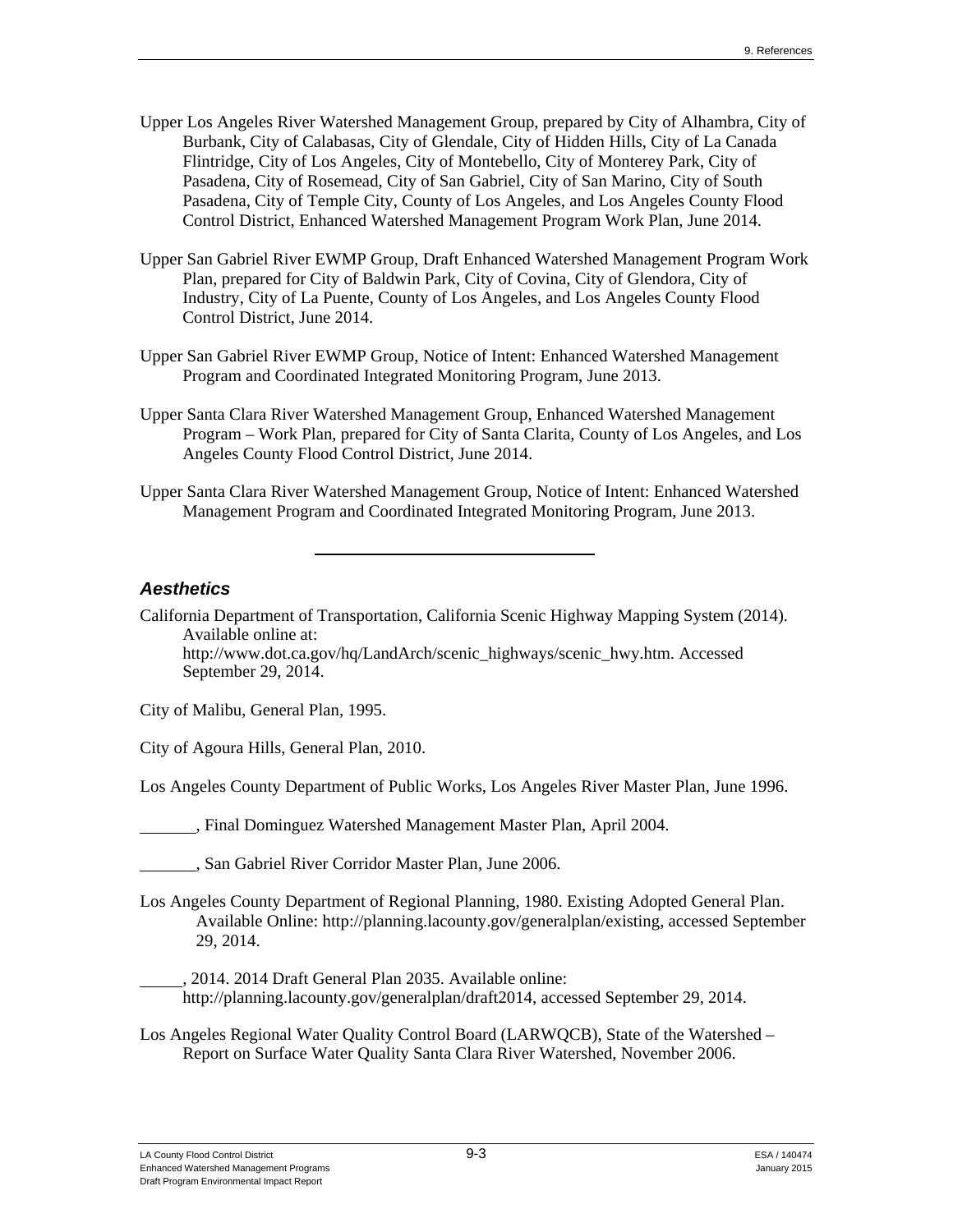, State of the Watershed – Report on Surface Water and Sediment Quality The Dominguez Channel and Los Angeles/Long Beach Harbors Watershed Management Area, October 2008.

 , State of the Watershed – Report on Surface Water Quality Santa Monica Bay Watershed Management Area, November 2011.

United States Environmental Protection Agency Region IX, Ballona Creek Wetlands Total Maximum Daily Loads for Sediment and Invasive Exotic Vegetation, March 26, 2012.

#### *Air Quality*

California Air Resources Board (CARB). 2014a. *California Greenhouse Gas Inventory for 2000- 2012 — by Category as Defined in the 2008 Scoping Plan*. Available: <http://www.arb.ca.gov/cc/inventory/data/tables/ghg\_inventory\_scopingplan\_00-12\_2014- 03-24.pdf >

\_\_\_\_\_. 2014b. *Proposed First Update to the Climate Change Scoping Plan: Building on the Framework*. February.

\_\_\_\_\_. 2013a. *Ambient Air Quality Standards*. Last revised: June 4, 2013. Available: <http://www.arb.ca.gov/research/aaqs/aaqs2.pdf>. Accessed: August 7, 2014.

\_\_\_\_\_. 2013b. *Aerometric Data Analysis and Management System*. Available: <http://www.arb.ca.gov/adam/welcome.html>. Accessed: August 7, 2014.

\_\_\_\_\_. 2013c. Area Designation Maps/State and National. Available: <www.arb.ca.gov/desig/adm/adm.htm/>. Accessed August 7, 2014.

\_\_\_\_\_. 2011. *Final Supplement to the AB 32 Scoping Plan Functional Equivalent Document*. Available:

<http://www.arb.ca.gov/cc/scopingplan/document/final\_supplement\_to\_sp\_fed.pdf>.

\_\_\_\_\_. 2009a. *The California Almanac of Emissions and Air Quality – 2009 Edition*. Available: http://www.arb.ca.gov/aqd/almanac/almanac09/almanac09.htm.

\_\_\_\_\_, 2009b. *Climate Change Scoping Plan: A Framework for Change,* available online: http://www.arb.ca.gov/cc/scopingplan/document/adopted\_scoping\_plan.pdf; published December 2008, amended version included errata and Board requested modifications posted May 11, 2009.

\_\_\_\_\_. 2007. Expanded *List of Early Action Measures To Reduce Greenhouse Gas Emissions In California Recommended For Board Consideration*.

\_\_\_\_\_. 2004. *2004 Revision to the California State Implementation Plan for Carbon Monoxide Updated Maintenance Plan for Ten Federal Planning Areas*. July 22.

CEC. 2006. *Inventory Greenhouse Gas Emissions and Sinks: 1990 to 2004*. Staff Final Report. CEC-600-2006-013-SF. December 2006.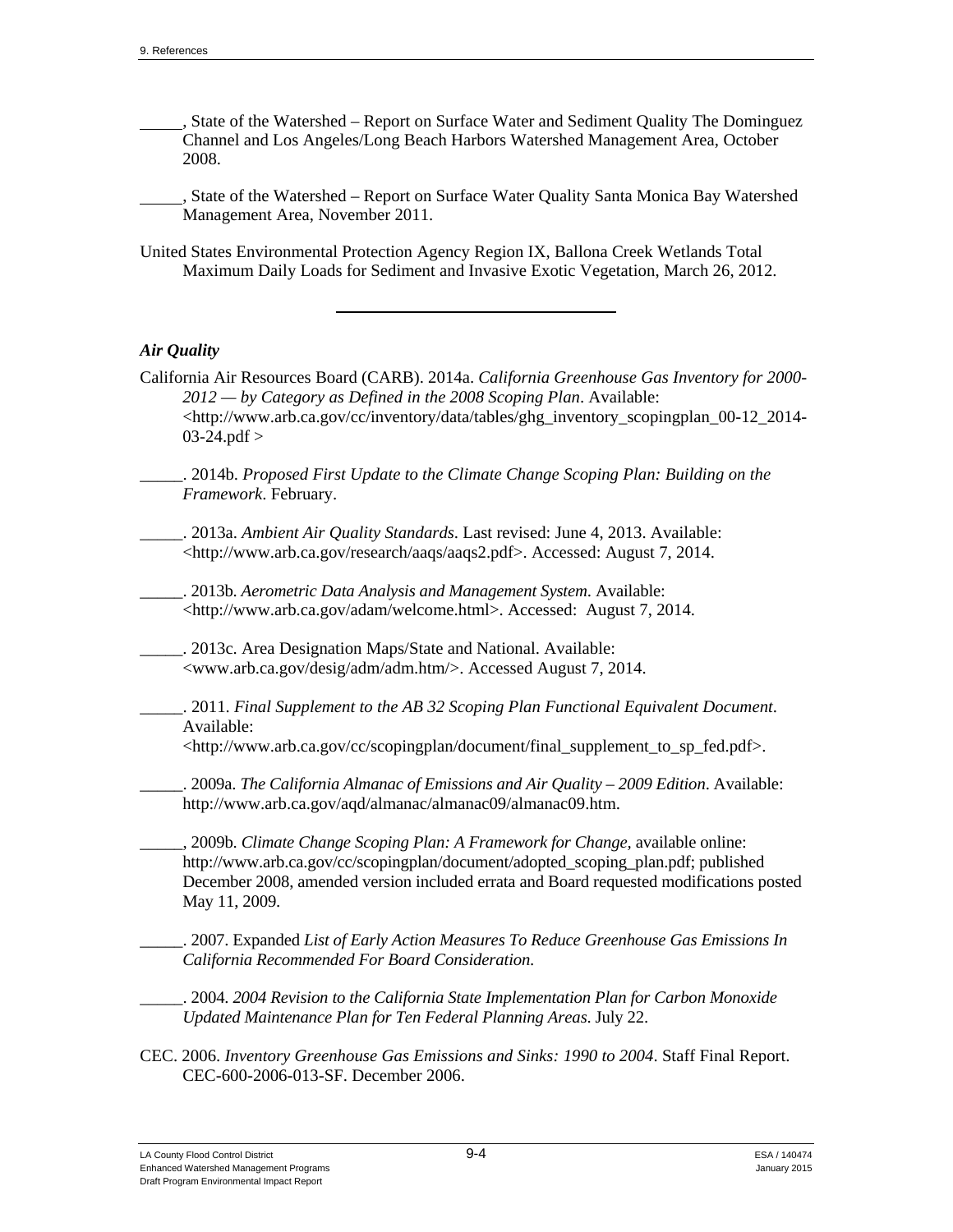- Los Angeles County General Plan. 2014. Available: http://planning.lacounty.gov/assets/upl/project/gp\_2035\_Chapter8\_2014.pdf
- South Coast Air Quality Management District (SCAQMD). 2013. *Final 2012 Air Quality Management Plan*. February.

## *Biological Resources*

- California Department of Fish and Wildlife (CDFW). 2014. California Natural Diversity Database (CNDDB). Wildlife Habitat Data Analysis Branch, Habitat Conservation Division, CDFW, Sacramento, CA. September.
- California Native Plant Society. 2014. Rare and Endangered Plant Inventory. Accessed September 24, 2014.
- County of Los Angeles, Department of Public Works. 2012a. The Greater Los Angeles County Open Space for Habitat and Recreation Plan (Integrated Regional Water Management Plan Update – 2012). June 2012.
- County of Los Angeles, Department of Regional Planning. 2012b. References to the SEA Program in the Adopted 1980 General Plan. March 5.
- U.S. Fish and Wildlife Service. 2014a. Critical Habitat Fact Sheet. Accessed on September 25, 2014 at http://www.fws.gov/midwest/endangered/saving/CriticalHabitatFactSheet.html. July 16.
- \_\_\_\_\_. 2014b. Critical Habitat Portal. Accessed on September 25, 2014 at http://ecos.fws.gov/crithab/.
	- \_\_\_\_\_. 2014c. Trust Resources List (Endangered Species Act Species List for Los Angeles County). Available at http://ecos.fws.gov/ipac/. Accessed on September 24, 2014.
- South Coast Wildlands. 2008. South Coast Missing Linkages: A Wildland Network for the South Coast Ecoregion. Produced in cooperation with partners in the South Coast Missing Linkages Initiative. Available online at http://www.scwildlands.org.

# *Cultural Resources*

- Altschul, Jeffrey, H., Anne Q. Stoll, Donn R. Grenda, and Richard Ciolek-Torrello, editors, *At The Base Of The Bluff: Archaeological Inventory And Evaluation Along Lower Centinela Creek, Marina Del Rey, California*, Playa Vista Monograph Series Test Excavation Report 4, Statistical Research Inc, Tucson, Arizona, April 2003.
- Arnold, Jeanne E., Michael Walsh and Sandra E. Hollimon, The Archaeology of California. *Journal of Archaeological Research* 12(1):1-73, 2004.
- Axelrod, D.I.1950. *The Piru Gorge flora of southern California*. Carnegie Inst. Wash. Publ.590: 159-214.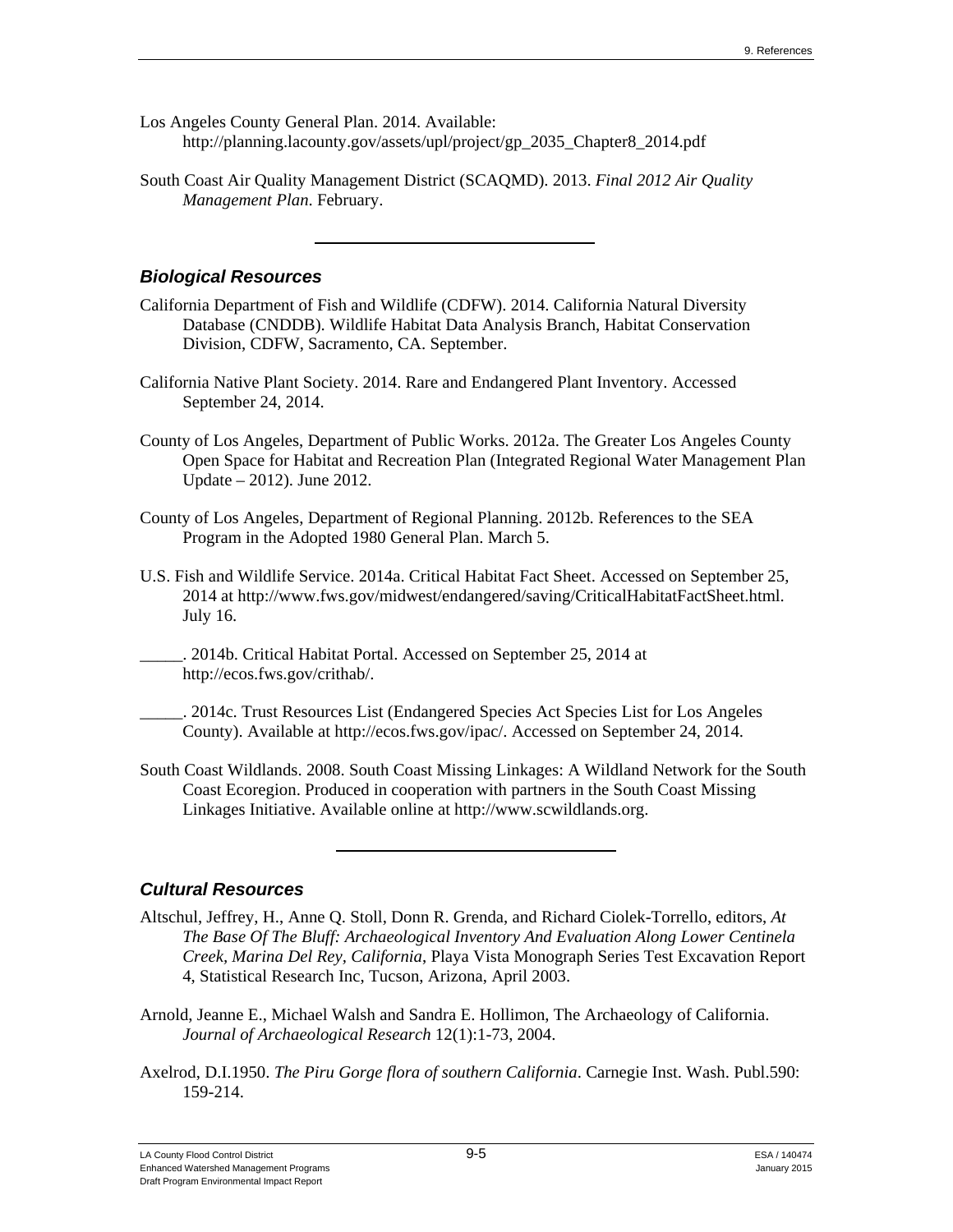- Bean, L.J., and C.R. Smith, Gabrielino, in *California*, edited by R.F. Heizer, pp. 538-549 Handbook of North American Indians, Vol. 8, W. C. Sturtevant, general editor, Smithsonian Institution, Washington, D.C., 1978.
- California Missions Resource Center, "Key Facts by Mission," internet resource, www.missionscalifornia.com, accessed February 8, 2012.
- Cook, Sherburne F., Historical Demography, in *California*, edited by Robert F. Heizer, pp. 91– 98, Handbook of North American Indians, Vol. 8, W. C. Sturtevant, general editor, Smithsonian Institution, Washington, D.C., 1978.
- County of Los Angeles, *Draft General Plan 2008*, *Chapter 6: Conservation and Open Space Element*, 2008.

County of Los Angeles, History,

http://www.lacounty.gov/wps/portal/!ut/p/b1/hZLbboJAEIafxQcwO5zZS6orhbJrF\_HA3hh sqkFQemG7sE\_f1TZpsGmZu0m--TLzZ5BA-

dgwbM81MTbRBolz8VEeikvZnIv62gt368NXmX6SWWAmHLPlcwBh5Ggg7wE2n2mA-MvIsUzg7tD8GuUP3xL4owLoS-

aUu1qSxCRMPQtW3v0Sv4HBJcQQcg\_076TGAMCHDNekbsA\_KeQa8H4M4YT52jAF C2MOMPdQhjZgbxfH7i1SlUqPIFtGnJgqLimpukzxlmVhS6eRyqBSbPciF4rIixdIoNhYzT gJwuqpeJcjFCNxqJud\_oH1BLHH5vSKTqJOunJcpWTP9swefQJh2SnK/?1dmy&page=lac .home.government.aboutlacounty.hidden&urile=wcm%3apath%3a/lacounty+content/lacou nty+site/home/government/about+la+county/categorylink\_history, accessed September 23, 2014.

- David, L.R. 1945. *A Neogene stickleback from the Ridge Formation of California*. J.Paleontol.19:315-318.
- Denton, J.S.S. 2013. *Lanternfish (Teleostei, Myctophiformes, Myctophidae) body fossilsfrom the Modelo Formation (Upper Miocene) of Los Angeles County, CA.*Journal of Vertebrate Paleontology. 33(4):786-793.
- Dibblee, T. W., Jr. 1996. *Geologic map of the Acton quadrangle, Los Angeles County, California*. Dibblee Geological Foundation Map DF-59 (Ehrenspeck, H. E., ed.), scale 1:24,000, colored, two cross-sections.
- Dibblee, T. W., Jr. 1997a. *Geologic Map of the Whitaker Peak Quadrangle, Los Angeles and Ventura Counties, California*. Dibblee Geological Foundation Map DF-63 (Ehrenspeck, H. E., ed.), scale 1:24,000, colored, three cross-sections. Available at: http://www.sbnature.org/dibblee/newweb/maps\_catalog.html.
- Dibblee, T. W., Jr. 1997b. *Geologic Map of the Warm Springs Mountain Quadrangle, Los Angeles County, California*. Dibblee Geological Foundation Map DF-64 (Ehrenspeck, H. E., ed.), scale 1:24,000, colored, three cross-sections. Available at: http://www.sbnature.org/dibblee/newweb/maps\_catalog.html.
- Dibblee, T. W., Jr. 1997c. *Geologic Map of the Green Valley Quadrangle, Los Angeles County, California*. Dibblee Geological Foundation Map DF-65 (Ehrenspeck, H. E., ed.), scale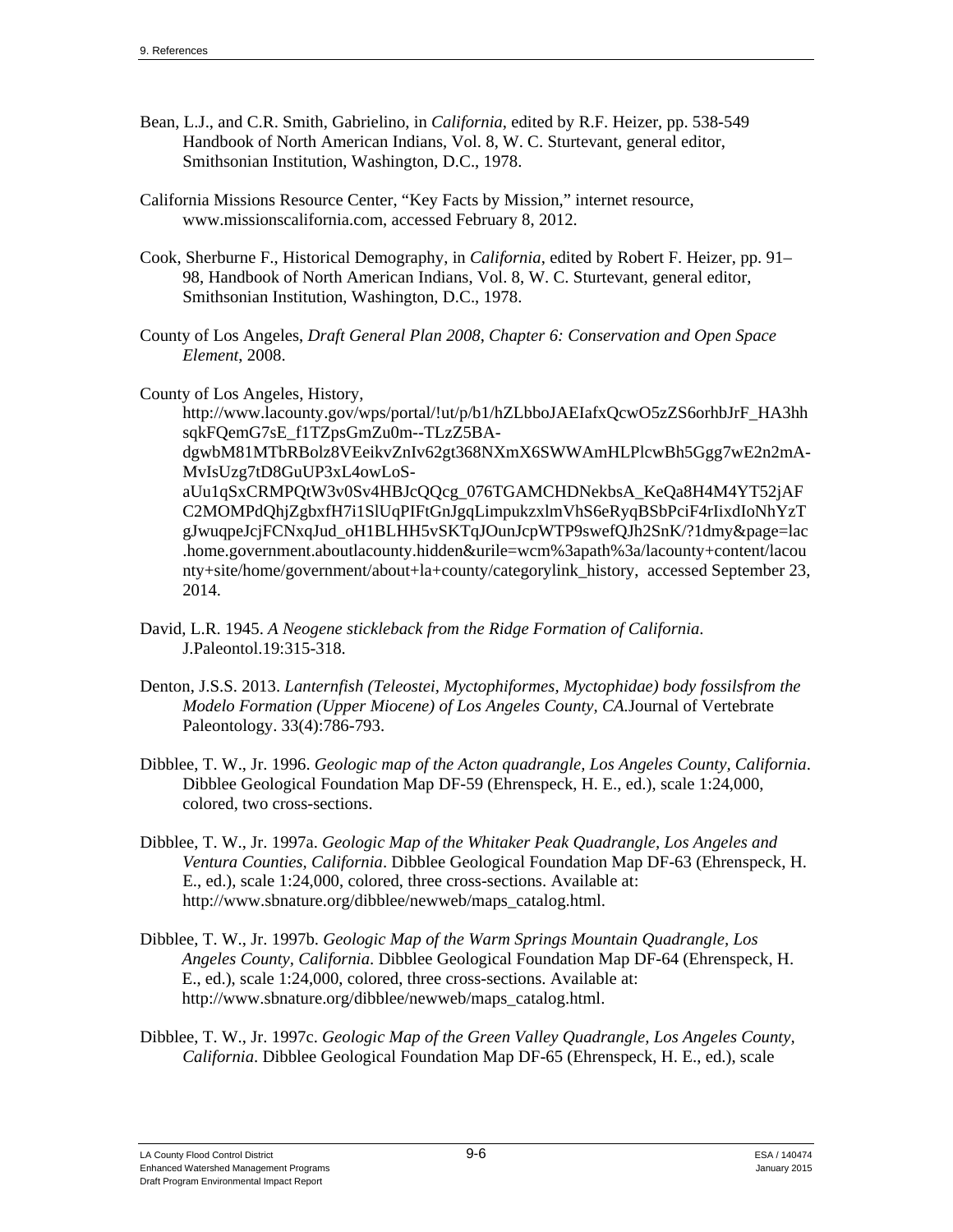1:24,000, colored, two cross-sections. Available at: http://www.sbnature.org/dibblee/newweb/maps\_catalog.html

- Dibblee, T. W., Jr. 1997d. *Geologic map of the Sleepy Valley and Ritter Ridge quadrangles, Los Angeles County, California*. Dibblee Geological Foundation Map DF-66 (Ehrenspeck, H. E., ed.), scale1:24,000, colored, four cross-sections.
- Dibblee, T.W., and Ehrenspeck, H.E., ed., 1989a, Geologic map of the Pasadena quadrangle, Los Angeles County, California: Dibblee Geological Foundation, Dibblee Foundation Map DF-23, scale 1:24,000.
- Dibblee, T.W., and Ehrenspeck, H.E., ed., 1989b, Geologic map of the Los Angeles quadrangle, Los Angeles County, California: Dibblee Geological Foundation, Dibblee Foundation Map DF-22, scale 1:24,000.
- Dibblee, T.W., and Ehrenspeck, H.E., 1990. Geologic map of the Point Mugu and Triunfo Pass quadrangles, Ventura and Los Angeles Counties, California: Dibblee Geological Foundation, Dibblee Foundation Map DF-29, scale 1:24,000.
- Dibblee, T.W., and Ehrenspeck, H.E., ed., 1991a, Geologic map of the San Fernando and Van Nuys (north 1/2) quadrangles, Los Angeles County, California: Dibblee Geological Foundation, Dibblee Foundation Map DF-33, scale 1:24,000.
- Dibblee, T.W., and Ehrenspeck, H.E., ed., 1991b, Geologic map of the Sunland and Burbank (north 1/2) quadrangles, Los Angeles County, California: Dibblee Geological Foundation, Dibblee Foundation Map DF-32, scale 1:24,000.
- Dibblee, T.W., and Ehrenspeck, H.E., ed., 1991c, Geologic map of the Hollywood and Burbank (south 1/2) quadrangles, Los Angeles, California: Dibblee Geological Foundation, Dibblee Foundation Map DF-30, scale 1:24,000.
- Dibblee, T.W., and Ehrenspeck, H.E., ed., 1991d, Geologic map of the Beverly Hills and Van Nuys (south 1/2) quadrangles, Los Angeles County, California: Dibblee Geological Foundation, Dibblee Foundation Map DF-31, scale 1:24,000.
- Dibblee, T.W., and Ehrenspeck, H.E., ed., 1992a, Geologic map of the Oat Mountain and Canoga Park (north 1/2) quadrangles, Los Angeles County, California: Dibblee Geological Foundation, Dibblee Foundation Map DF-36, scale 1:24,000.
- Dibblee, T.W., and Ehrenspeck, H.E., ed., 1992b, Geologic map of the Calabasas quadrangle, Los Angeles and Ventura Counties, California: Dibblee Geological Foundation, Dibblee Foundation Map DF-37, scale 1:24,000.
- Dibblee, T.W., and Ehrenspeck, H.E., ed., 1992c, Geologic map of the Topanga and Canoga Park (south 1/2) quadrangles, Los Angeles County, California: Dibblee Geological Foundation, Dibblee Foundation Map DF-35, scale 1:24,000.
- Dibblee, T.W., and Ehrenspeck, H.E., 1993a. Geologic map of the Thousand Oaks quadrangle, Ventura and Los Angeles Counties, California: Dibblee Geological Foundation, Dibblee Foundation Map DF-49, scale 1:24,000.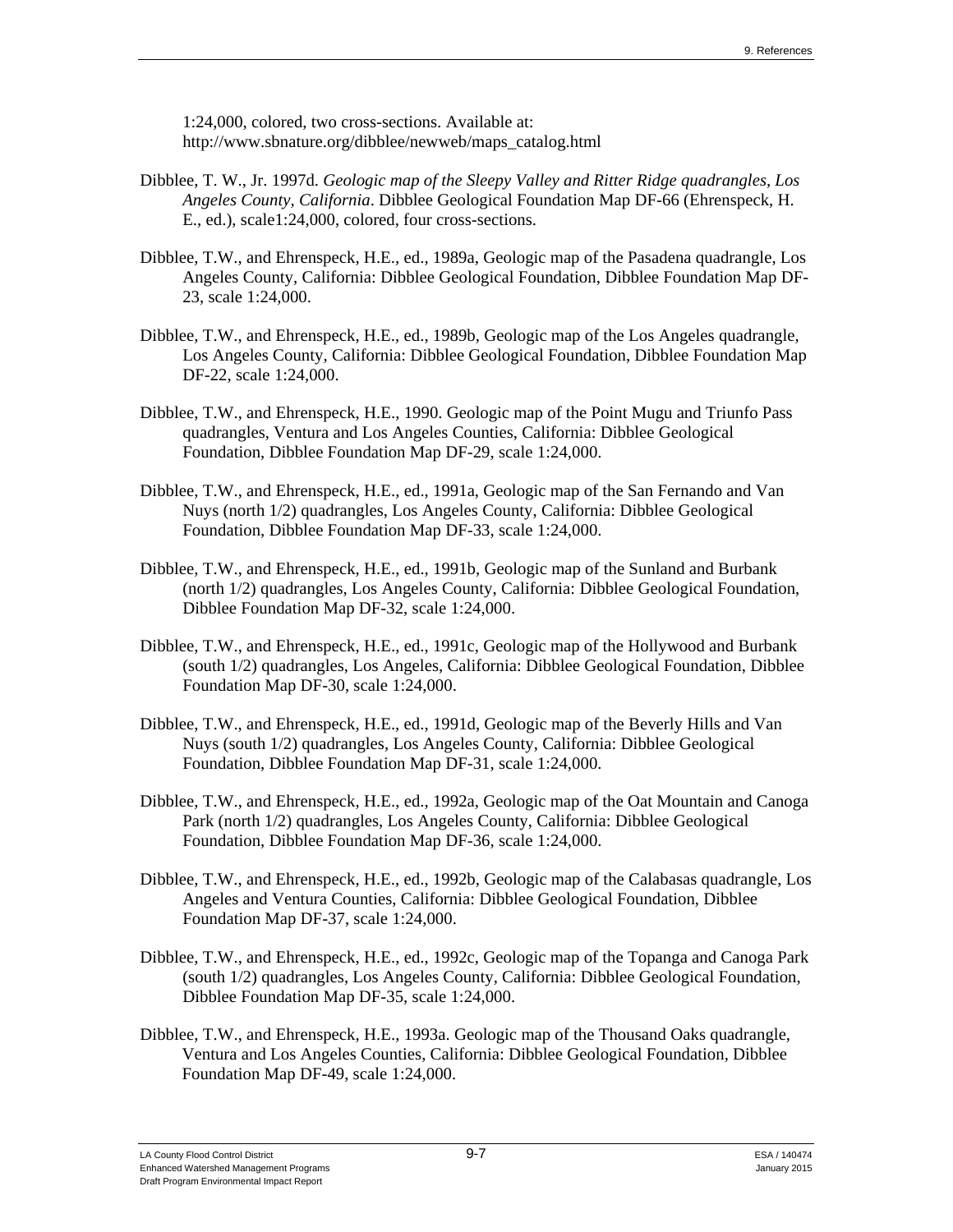- Dibblee, T.W., and Ehrenspeck, H.E., 1993b. Geologic map of the Point Dume quadrangle, Los Angeles and Ventura Counties, California: Dibblee Geological Foundation, Dibblee Foundation Map DF-48, scale 1:24,000.
- Dibblee, T.W. Jr. and Ehrenspeck, H.E.ed., 1996a. *Geologic map of the Agua Dulce quadrangle, Los Angeles County, California*: Dibblee Geological Foundation, Dibblee Foundation Map DF-58, scale 1:24,000.
- Dibblee, T.W. Jr. and Ehrenspeck, H.E. ed., 1996b. *Geologic map of the Mint Canyon quadrangle, Los Angeles County, California*: Dibblee Geological Foundation, Dibblee Foundation Map DF-57, scale 1:24,000.
- Dibblee, T. W. Jr. and Ehrenspeck, H.E. ed., 1996c. *Geologic Map of the Newhall Quadrangle, Los Angeles County, California*. Dibblee Geological Foundation Map DF-56 (Ehrenspeck, H. E., ed.), scale 1:24,000, colored, two cross-sections. Available at: http://www.sbnature.org/dibblee/newweb/maps\_catalog.html.
- Dibblee, T.W., and Ehrenspeck, H.E., 1998. Geologic map of the Mt. Wilson and Azusa quadrangles, Los Angeles County, California: Dibblee Geological Foundation, Dibblee Foundation Map DF-67, scale 1:24,000.
- Dibblee, T.W., and Ehrenspeck, H.E., 1999. Geologic map of the El Monte and Baldwin Park quadrangles, Los Angeles County, California: Dibblee Geological Foundation, Dibblee Foundation Map DF-69, scale 1:24,000.
- Dibblee, T.W., and Ehrenspeck, H.E., 2001a, Geologic map of the Whittier and La Habra quadrangles (western Puente Hills) Los Angeles and Orange Counties, California: Dibblee Geological Foundation, Dibblee Foundation Map DF-74, scale 1:24,000.
- Dibblee, T.W., and Ehrenspeck, H.E., 2001b, Geologic map of the Yorba Linda and Prado Dam quadrangles (eastern Puente Hills), Los Angeles, Orange, San Bernardino and Riverside Counties, California: Dibblee Geological Foundation, Dibblee Foundation Map DF-75, scale 1:24,000
- Dibblee, T.W., Ehrenspeck, H.E., ed., and Bartlett, Wendy, ed., 1993, Geologic map of the Malibu Beach quadrangle, Los Angeles County, California: Dibblee Geological Foundation, Dibblee Foundation Map DF-47, scale 1:24,000
- Dibblee, T.W., Ehrenspeck, H.E., Ehlig, P.L., and Bartlett, W.L., 1999, Geologic map of the Palos Verdes Peninsula and vicinity, Redondo Beach, Torrance, and San Pedro quadrangles, Los Angeles County, California: Dibblee Geological Foundation, Dibblee Foundation Map DF-70, scale 1:24,000.
- Dibblee, T.W., and Minch, J.A., 2002a, Geologic map of the Mount Baldy quadrangle, Los Angeles and San Bernardino Counties, California: Dibblee Geological Foundation, Dibblee Foundation Map DF-90, scale 1:24,000.
- Dibblee, T.W., and Minch, J.A., 2002b, Geologic map of the San Dimas and Ontario quadrangles, Los Angeles and San Bernardino Counties, California: Dibblee Geological Foundation, Dibblee Foundation Map DF-91, scale 1:24,000.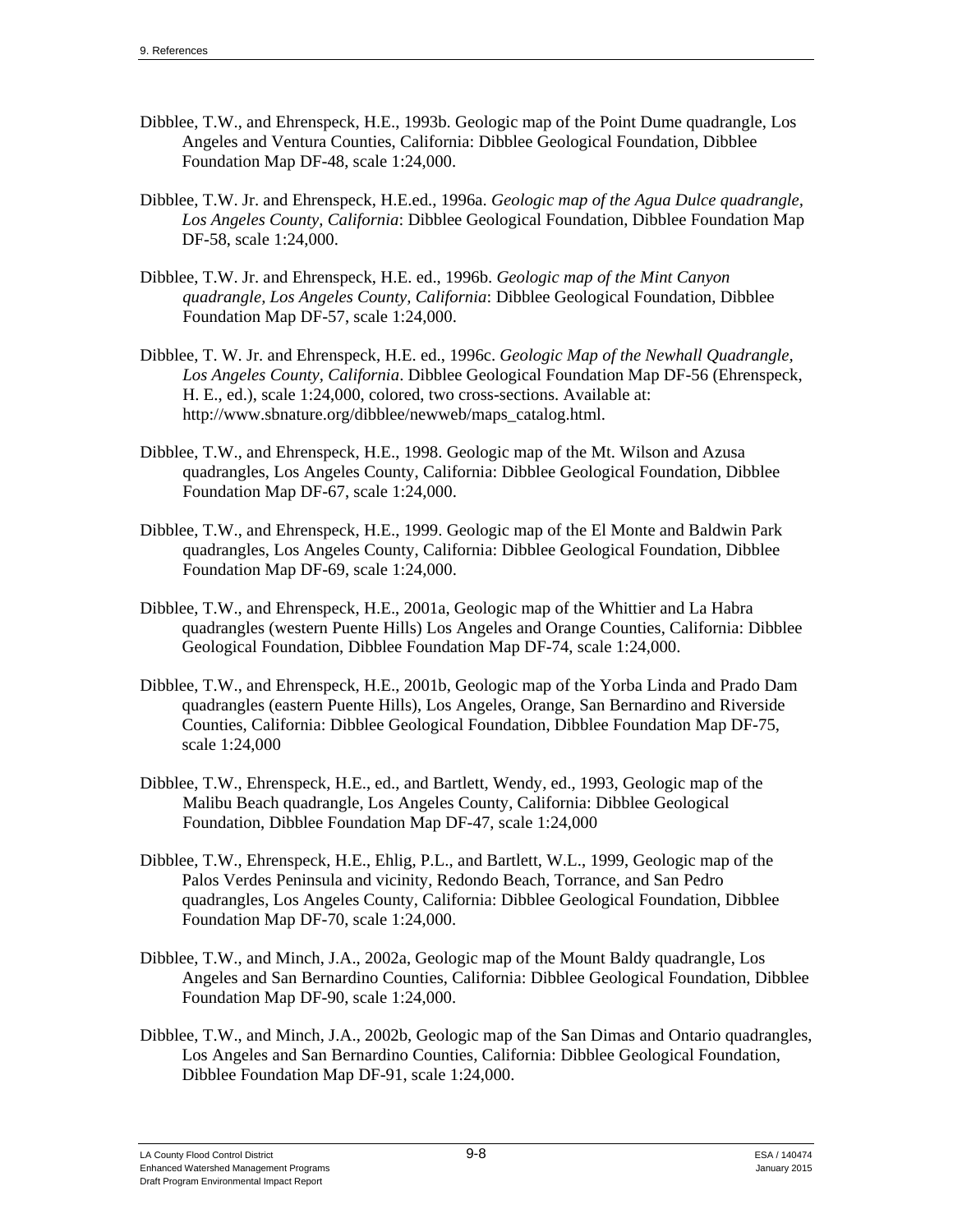Dibblee, T.W., and Minch, J.A., 2007, Geologic map of the Venice and Inglewood quadrangles, Los Angeles County, California: Dibblee Geological Foundation, Dibblee Foundation Map DF-322, scale 1:24,000.

Dinkelspiel, Frances, *Towers of Gold*, St. Martin's Press, New York, 2008.

- Durham, J. W., Jahns, R. H., and D.E. Savage. 1954. *Marine-nonmarine relationships in the Cenozoic section of California*. *In*: Jahns, R. H. (ed.), *Geology of Southern California*. California Division of Mines, Bulletin 170: pp. 59-71.
- Erlandson, Jon M., *Early Hunter-Gatherers of the California Coast*, Plenum Press, New York, 1994.
- Evans, J.R., and Miller, R.V., 1978. Geology of the southwestern part of the Oat Mountain quadrangle, Los Angeles County, California: California Division of Mines and Geology, Map Sheet 33, scale 1:12,000.
- Fierstine, H.L., Huddleston, R.W, and G.T. Takeuchi. 2012. *Catalog of Neogene Bony Fishes of Southern California*: *A Systematic Inventory of all Published Accounts*. Occasional Papers of the California Academy of Sciences, 206 p.
- Governor's Office of Planning and Research, 2005. "Tribal Consultation Guidelines," April 15, 2005, Electronic Document, http://www.opr.ca.gov/SB182004.html, accessed October 16, 2012.
- Groves, L.T., 1991a. *Molluscan paleontology of the Pliocene-Pleistocene Lower Saugus Formation, southern California.* American Conchologist, no. 19(4), 2 p.
- Groves, L. T. 1991b. *Paleontology and biostratigraphy of the Plio-Pleistocene Lower Saugus Formation, Santa Susana Mountains, southern California*. Master's thesis (Unpublished), California State University, Northridge: pp.384.
- Gumprecht, Blake, *Los Angeles River: Its Life, and Possible Rebirth,.* The Johns Hopkins University Press, Baltimore, 1999, Reprinted 2001.
- Jefferson, G. T., 1991. *A catalogue of Late Quaternary vertebrates from California, Part Two, mammals*. Natural History Museum of Los .Angeles County Technical Reports, no. 7, 129 p.
- Jennings, C.W. 1962. Geologic map of California: Long Beach sheet: California Division of Mines and Geology, scale 1:250,000.
- Johnson, John R. and David D. Earle, Tataviam Geography and Ethnohistory, in *Journal of California and Great Basin Anthropology*, Volume 12, Number 2, pp. 191-214, 1990.
- Kellogg, R. 1925. *Additions to the Tertiary history of the pelagic mammals on the pacific coast of North America*. Contributions to Paleontology, Carnegie Institution of Washington, No. 348: 1-120.
- Kellogg, R. 1929. *A new cetothere from southern California*. University of California Publications, Bulletin of the Department of Geological Sciences 18: 449-457.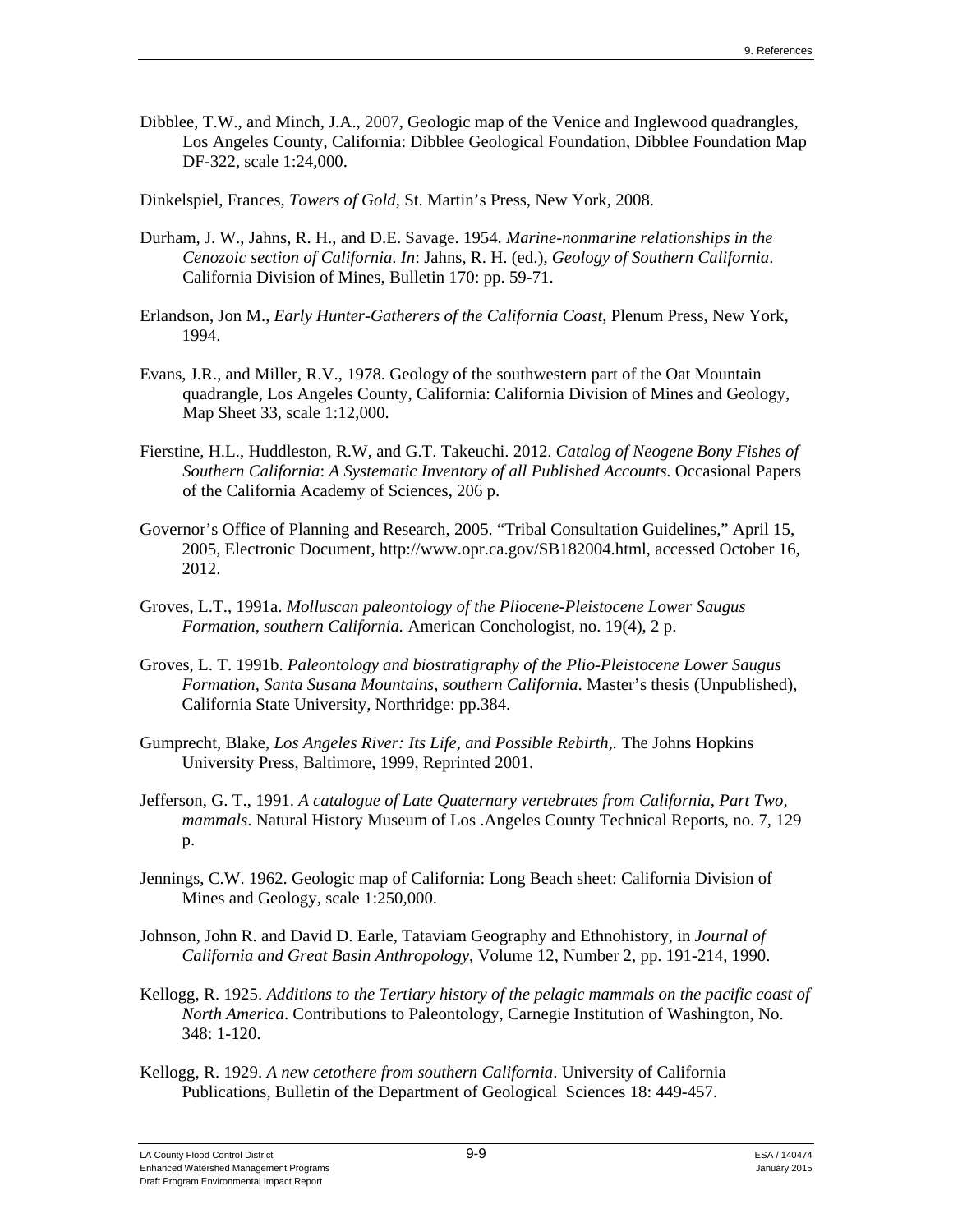- Kern, J. P. 1973. *Early Pliocene marine climate and environments of eastern Ventura Basin, southern California*. University of California Publications in Geologic Sciences 96:1-117.
- King, Chester, and Thomas C. Blackburn, Tataviam, in *California*, edited by R. F. Heizer, pp. 535-537, Handbook of North American Indians, Vol. 8, W. C. Sturtevant, general editor, Smithsonian Institution, Washington, D.C., 1978.
- Koch, A.L., Santucci, V.L., and T.R. Weasma. 2004. *Santa Monica Mountains National Recreation Area paleontological survey*. Santa Monica Mountains National Recreation Area Paleontological Survey Technical Report NPS/NRGRD/GRDTR-04/01 United States Department of the Interior - National Park Service - Geologic Resources Division, 27 pp.
- Kroeber, A. L., *Handbook of Indians of California*. Dover Publications, Inc., New York, 1925.
- Maxson, J. H. 1930. *A Tertiary mammalian fauna from the Mint Canyon Formation of southern California.* Carnegie Institution of Washington Publications 404: pp. 77-112.
- McCawley, W, *The First Angelinos: The Gabrielino Indians of Los Angeles*, Malki Museum Press, Banning, California, 1996.
- McIntyre, Michael James, Cultural Resources of the Upper Santa Clara River Valley, Los Angeles and Ventura Counties, California, in *Archaeology and Ethnohistory of Antelope Valley and Vicinity*, edited by Bruce Love and William H. De Witt, Occasional Papers No. 2, Antelope Valley Archaeological Society, Lancaster, California, 1990.
- McWilliams, Carey, *Southern California: An Island on the Land*, Gibbs Smith, Layton, Utah, 1949.
- Meyer, Jack, D. Craig Young, and Jeffrey S. Rosenthal. 2010. *Volume I: A Geoarchaeological Overview and Assessment of Caltrans Districts 6 and 9, Cultural Resources Inventory of Caltrans District 6/9 Rural Conventional Highways*. EA 06-0A7408 TEA Grant. Prepared by Far Western Anthropological Research Group, Inc., Davis, California. Submitted to California Department of Transportation, District 6, Fresno, California. On file at ESA, Los Angeles.

Meyer, L., *Los Angeles, 1781-1981*: *A special bicentennial issue of California history, Spring 1981*, California Historical Society, Los Angeles, 1981.

- Mount, J. D. 1971. *A late Miocene flora from the Solemint Area, Los Angeles County, California.*  Bulletin of the Southern California Paleontological Society 3: pp. 1-4.
- Parham, J.F., Hilton, R.P., and E.S. Gohre. 2003. *The oldest turtle from California and other new records of Late Cretaceous sea turtles from the Chico Formation*. Paleobios 23(1): 24-28.
- Pitt, Leonard, *The Decline of the Californios: A Social History of the Spanish-speaking Californians, 1846-1890*, University of California Press, Berkeley, 1994.
- Repenning, C. A. and R. H. Tedford. 1977. *Otarioid seals of the Neogene U.S.* Geological Survey Professional Paper 992: 1-93.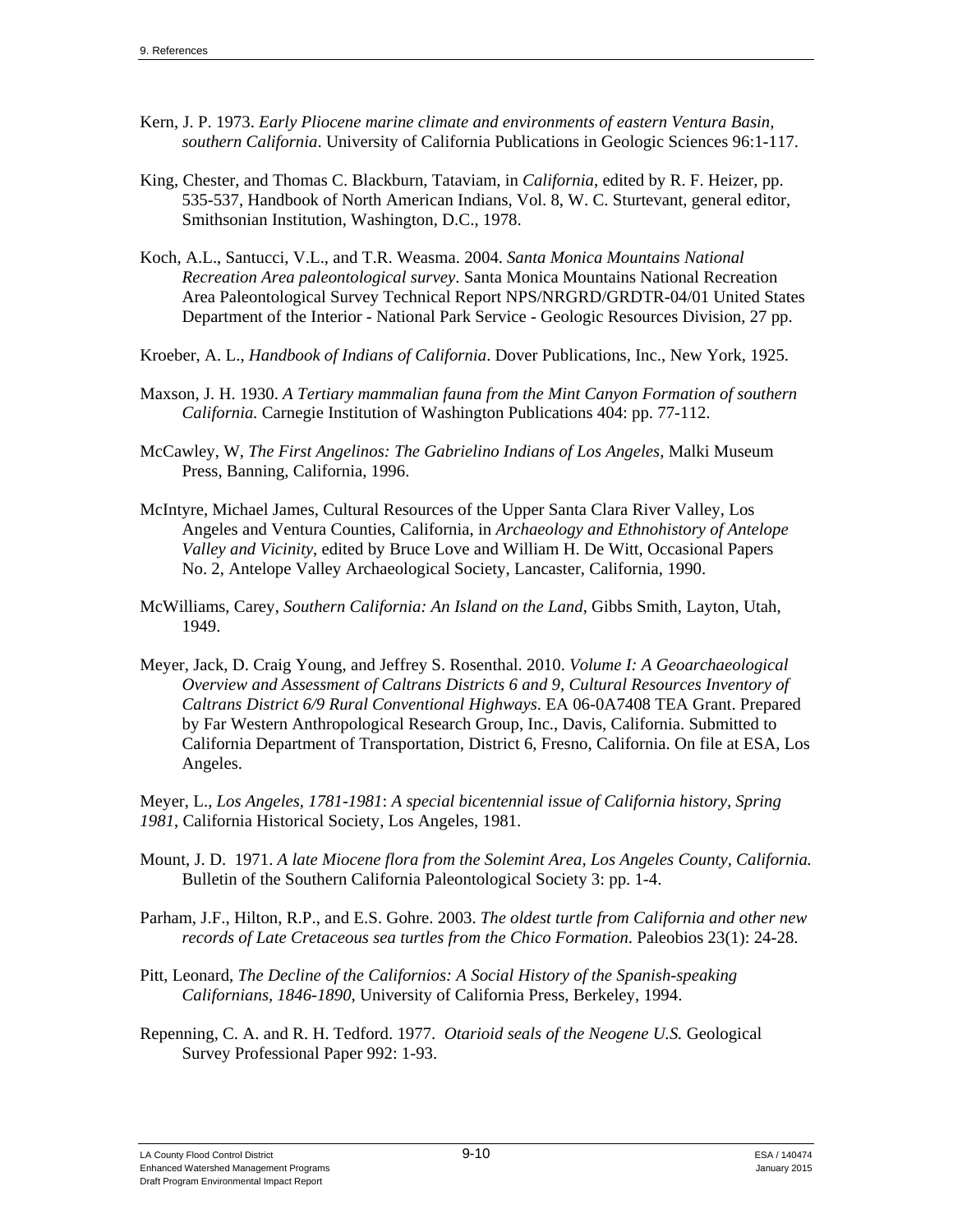- Smith, P.R., Harper, A.S., M.F. Wood. 1982. *Nonmarine trace fossils in the Mio-Pliocene Ridge Basin Group, central Transverse Range, California. In:* Ingersoll, R.V. and Woodburne, M.O.(eds.),1982,Cenozoic Nonmarine Deposits of California and Arizona:Pacific Section, SEPM, 122 p.
- Society of Vertebrate Paleontology. 2010. Standard Procedures for the assessment and mitigation of adverse impacts to paleontological resources. Available: http://www.vertpaleo.org/Impact\_Mitigation\_Guidelines.htm.
- Squires, R.L. 1979. *Middle Pliocene dragonfly nymphs, Ridge Basin, Transverse Ranges, California*. Journal of Paleontology, 53(2): pp. 446-452.
- Squires, R.L. 2001. *Additions to the Eocene megafossil fauna of the Llajas Formation, Simi Valley, southern California*. Los Angeles County Museum of Natural History Contibutions in Science 489: 40p.
- Squires, R. L., Groves, L.T., and J. T. Smith. 2006. *New information on molluscan paleontology and depositional environments of the Upper Pliocene Pico Formation, Valencia Area, Los Angeles County, Southern California*. Los Angeles County Museum of Natural History Contributions in Science 511.
- Stanton, R. J. 1960. *Paleoecology of the upper Miocene Castaic Formation, Los Angeles County, California*. Unpublished PhD dissertation, California Institute of Technology. p.375.
- Starr, Kevin, *California: A History*, Modern Library, 2007.
- State Lands Commission (SLC), "Grants of Land in California Made by Spanish or Mexican Authorities," internet resource, www.slc.ca.gov/reports/grants\_of\_land/part\_1.pdf, accessed February 8, 2012, 1982.
- U.S. Census Bureau, Population of Counties by Decennial Censu1900 to 1990, compiled and edited by Richard L. Forstall, March 27, 1995, http://www.census.gov/population/cencounts/ca190090.txt, accessed October 2, 2014.
- U.S. Census Bureau, Population of the 100 Largest Urban Places: 1970, June 15, 1998, https://www.census.gov/population/www/documentation/twps0027/tab20.txt, accessed October 2, 2014.
- U.S. Census Bureau, "History: Fast Facts," internet resource, www.census.gov/history/www/through\_the\_decades/fast\_facts/1870\_fast\_facts.html, accessed February 9, 2012.
- U.S. Department of the Interior, National Park Service. *National Register Bulletin: How to Apply the National Register Criteria for Evaluation.* National Park Service, Washington, D.C., 1995.
- U.S. Department of the Interior. *Secretary of the Interior's Standards and Guidelines for Archaeology and Historic Preservation (As Amended and Annotated),*  www.nps.gov/history/local-law/arch\_stnds\_0.htm, accessed August 28, 2008.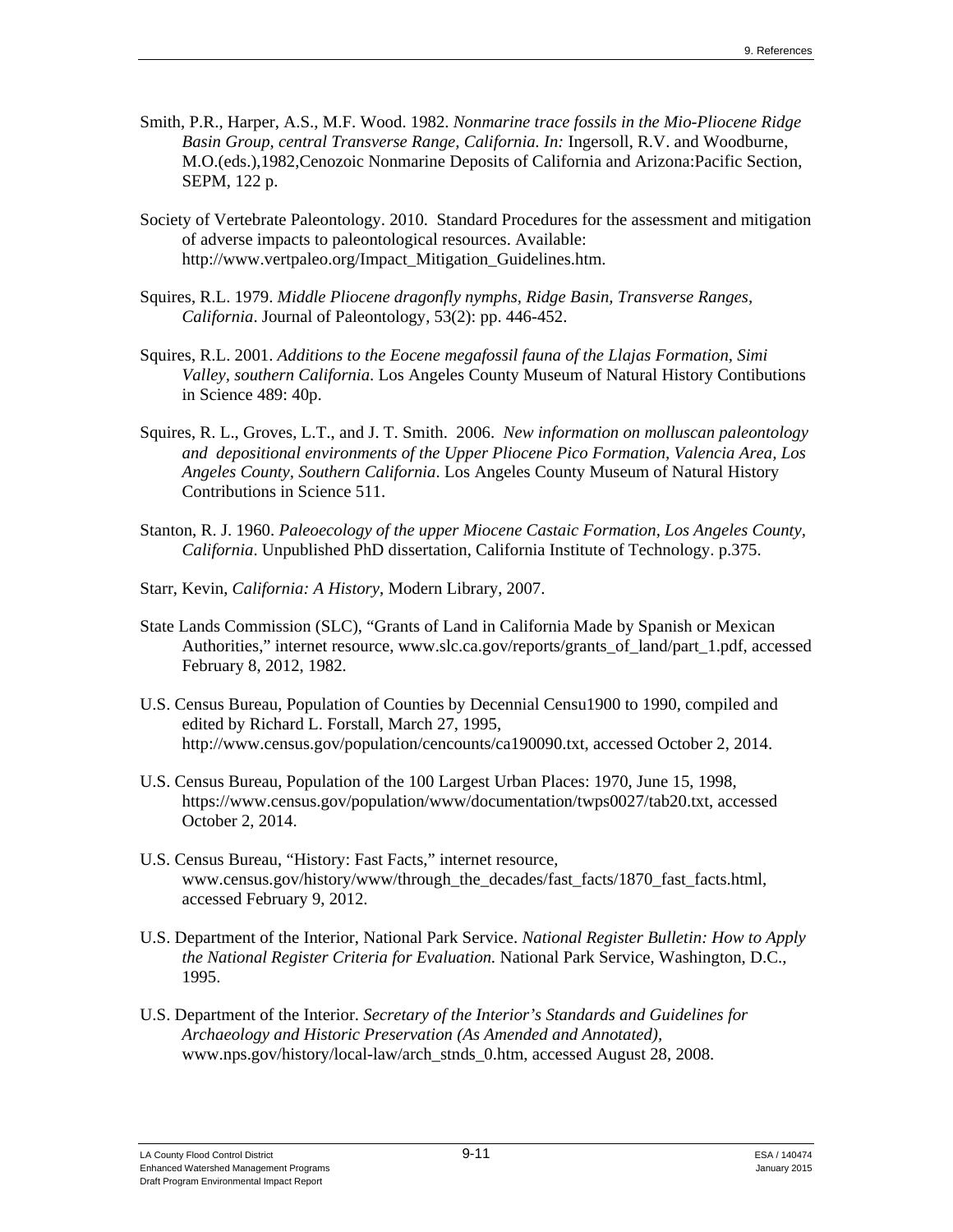Wallace, William J., A Suggested Chronology for Southern California Coastal Archaeology. *Southwestern Journal of Anthropology* 11(3); 214-230, 1955.

Whistler, D.P. 1967. *Oreodonts of the Tick Canyon Formation, southern California*. Paleobios (1): pp. 1-14.

Yerkes, R.F. and R.H. Campbell. 2005. *Preliminary geologic map of the Los Angeles 30´ by 60´ quadrangle, southern California.* U.S. Geological Survey, Open-File Report OF-97-254, scale 1:24000.

# *Geology and Soils / Mineral Resources*

- Bryant, William A. and Earl W. Hart. 2007. *Fault-Rupture Hazard Zones in California, Alquist-Priolo Earthquake Studies Zoning Act with Index to Earthquake Fault Zones Maps*, Department of Conservation, California Geological Survey, Special Publication 42.
- California Division of Mines & Geology (CDMG) and U.S. Geological Survey (USGS). 1996. *Probabilistic Seismic Hazard Assessment for the State of California*, CDMG Open-File Report 96-08 and USGS Open File Report 96-706.
- California Geological Survey (CGS). 2002a. *Note 32: How Earthquakes and Their Effects are Measured,* April 2.
- \_\_\_\_\_. 2002b. *Note 36: California Geomorphic Provinces.*
- \_\_\_\_\_. 2003. *The Revised 2002 California Probabilistic Seismic Hazard Maps*, June.
- \_\_\_\_\_. 2008. *Guidelines for Evaluating and Mitigating Seismic Hazards in California,* Special Publication 117A.
- \_\_\_\_\_. 2010. *2010 Fault Activity Map of California*, Geologic Data Map No. 6, accessed in September 2014 at http://www.quake.ca.gov/gmaps/FAM/faultactivitymap.htm.l
- \_\_\_\_\_. 2012. *Interactive Ground Motion Map- Centered on -118.1754 W and 33.932 N*, Accessed at < http://redirect.conservation.ca.gov/cgs/rghm/pshamap/psha11834.html > on March 25, 2012.
- City of Los Angeles. 2011. *Development Best Management Practices Handbook, Low Impact Development Manual*, June.
- County of Los Angeles. 1980. *County of Los Angeles, General Plan, Conservation and Open Space Element.*
- \_\_\_\_\_. 1990. *County of Los Angeles, General Plan, Safety Element.*
- \_\_\_\_\_. 2014a. *County of Los Angeles Draft General Plan 2035, Seismic and Geotechnical Hazard Zones Policy Map,* January.
	- \_\_\_\_\_. 2014b. *County of Los Angeles Department of Public Works Low Impact Development Standards Manual*, February.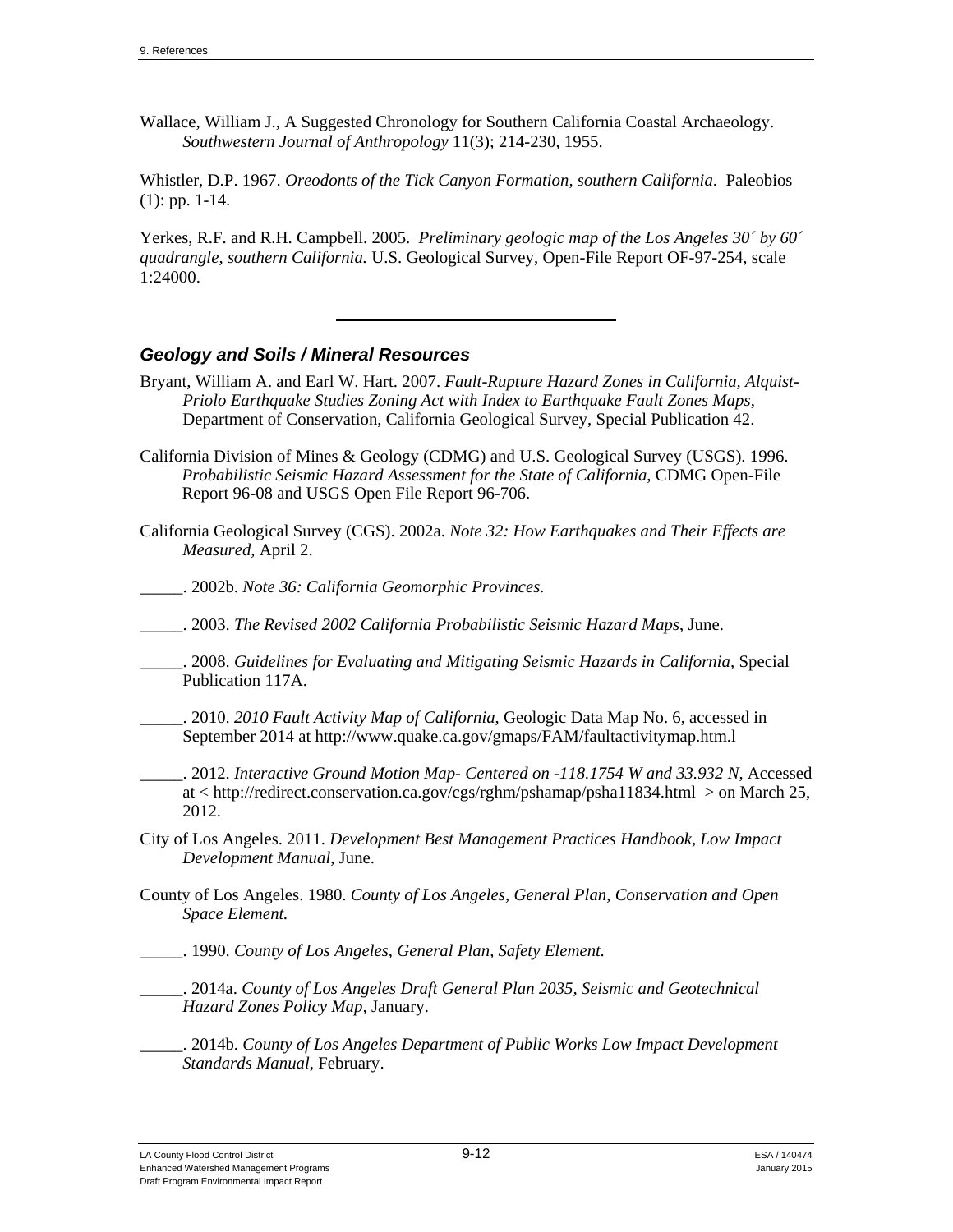- \_\_\_\_\_. 2014c. *Los Angeles County General Plan Update, Draft Environmental Impact Report*, June.
- National Resource Conservation Service (NRCS). 2001a. *Rangeland Soil Quality—Water Erosion*, May.
- \_\_\_\_\_. 2001b. *Rangeland Soil Quality—Wind Erosion*, May.
- \_\_\_\_\_. 2013. *Soil Properties: Shrink/Swell Potential* Accessed at < http://www.az.nrcs.usda.gov/technical/soils/shrinkswell.html> on January 4, 2013.
- Southern California Earthquake Center (SCEC). 2011. *Putting Down Roots in Earthquake Country, Southern California is Earthquake Country*, Southern California 2011 Edition.
- U.S. Geological Survey (USGS). 1990. *The San Andreas Fault System, California*, Robert E. Wallace, editor, U.S. Geological Survey Professional Paper 1515.
- \_\_\_\_\_. 2003. *Measuring Human-Induced Land Subsidence from Space*, Fact Sheet 069-03.
- \_\_\_\_\_. 2004. *Landslide Types and Processes*, Fact Sheet 2004-3072.
- \_\_\_\_\_. 2007a. Sinkholes, USGS Fact Sheet 2007-3060, July.
- \_\_\_\_\_. 2007b. Earthquake Hazards Program, Explanation of Parameters, August 1.
- \_\_\_\_\_. 2009. Methods of Mmax Estimation East of the Rocky Mountains, Open-File Report 2009–1018.
- Virginia Polytechnic Institute and State University (Virginia Tech [VT]). 2013. *Liquefaction-Induced Lateral Spreading.*

#### *Greenhouse Gases*

- Ahrens, D.C. 2003. *Meteorology Today: An Introduction to Weather, Climate, and the Environment*. Brooks Cole, Inc. Pacific Grove, CA.
- California Air Resources Board (CARB). 2014a. California Greenhouse Gas Inventory for 2000- 2012 — by Category as Defined in the 2008 Scoping Plan. Available: < http://www.arb.ca.gov/cc/inventory/data/tables/ghg\_inventory\_scopingplan\_00-12\_2014-  $03-24.pdf$ .
- CARB. 2014b. *Proposed First Update to the Climate Change Scoping Plan: Building on the Framework*. February.
	- \_\_\_\_\_. 2011. *Final Supplement to the AB 32 Scoping Plan Functional Equivalent Document.*  Available: <http://www.arb.ca.gov/cc/scopingplan/document/final\_supplement\_to\_sp\_fed.pdf>. August 19.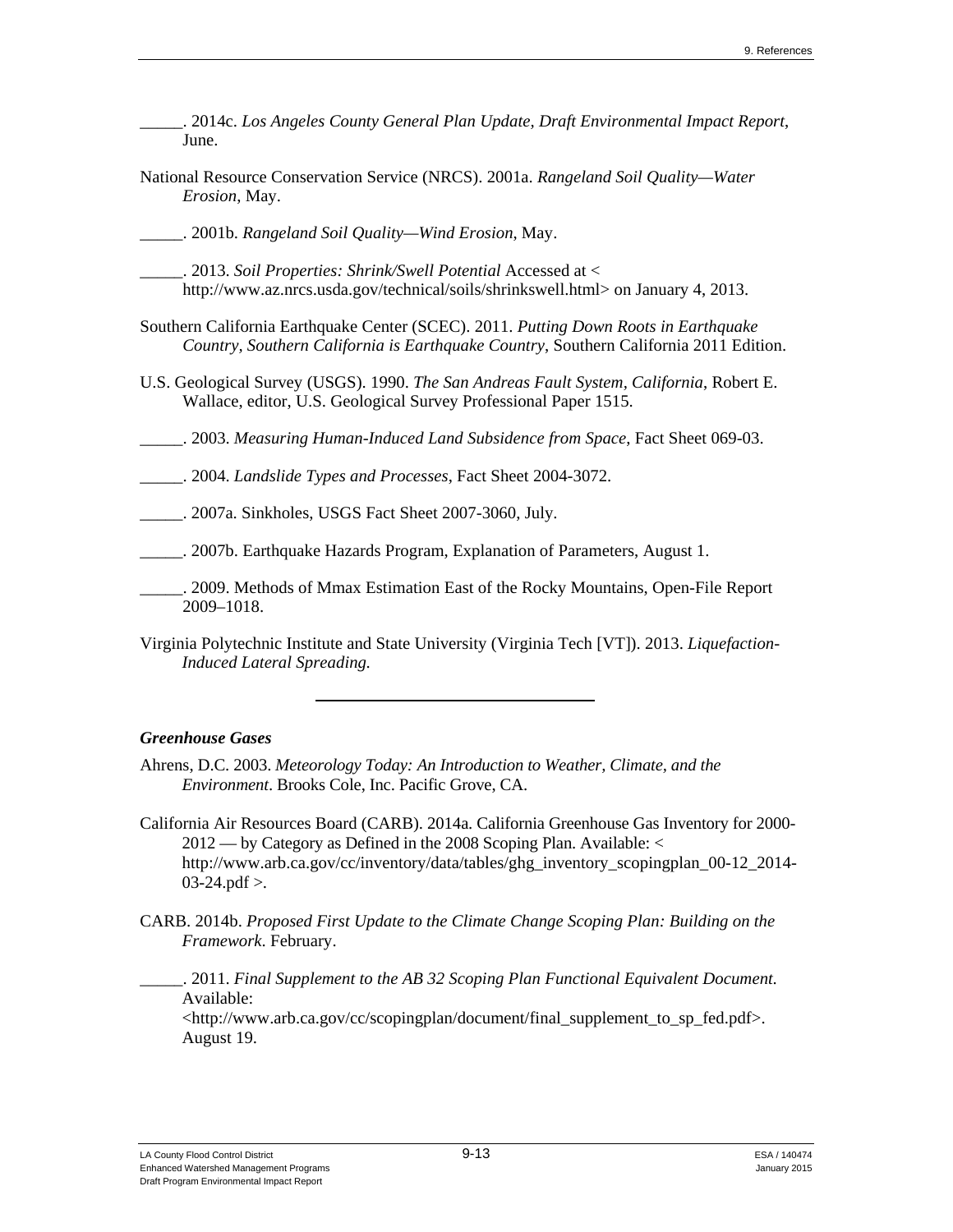\_\_\_\_\_. 2008. *Climate Change Scoping Plan*. Available: <http://www.arb.ca.gov/cc/scopingplan/document/adopted\_scoping\_plan.pdf>. December.

\_\_\_\_\_. 2007. *Expanded List of Early Action Measures to Reduce Greenhouse Gas Emissions in California Recommended For Board Consideration*. Available: <http://www.arb.ca.gov/cc/ccea/meetings/ea\_final\_report.pdf>. October.

- California Climate Action Registry (CCAR). 2009. *California Climate Action Registry General Reporting Protocol, Version 3.1*. Los Angeles, CA. Available at http://www.climateregistry.org/resources/docs/protocols/grp/GRP\_3.1\_January2009.pdf. January.
- California Energy Commission (CEC). 2006. *Inventory of California Greenhouse Gas Emissions and Sinks:1990 to 2004*. (Final Staff Report). Publication CEC-600-2006-013-SF. Available: <http://www.energy.ca.gov/2006publications/CEC-600-2006-013/CEC-600-2006-013- SF.PDF.> December.
- County of Los Angeles. 2014a. Los Angeles County General Plan Public Review Draft, Chapter 8: Air Quality Element. January.
- \_\_\_\_\_. 2014b. F*inal Unincorporated Los Angeles County Community Climate Action Plan 2020*. July.
- \_\_\_\_\_. 1980. County of Los Angeles General Plan Conservation and Open Space Element. November 25.
- Governor's Office of Planning and Research (OPR). 2008. *Technical Advisory, CEQA and Climate Change: Addressing Climate Change through California Environmental Quality Act (CEQA) Review*. June 19*.*
- Intergovernmental Panel on Climate Change (IPCC). 2007. Climate Change 2007, Working Group III Report, Mitigation of Climate Change. Geneva, Switzerland.
- Seinfeld, John H., and Spyros N. Pandis. 1998. *Atmospheric Chemistry and Physics: From Air Pollution to Climate Change*.
- South Coast Air Quality Management District (SCAQMD). 2010. Greenhouse Gas CEQA Significance Threshold Stakeholder Working Group Meeting #15. Available at: <http://www.aqmd.gov/ceqa/handbook/GHG/2010/sept28mtg/ghgmtg15-web.pdf>. September.

\_\_\_\_\_. 2008. *Draft Guidance Document – Interim CEQA Greenhouse Gas (GHG) Significance Threshold*. October 2008.

United States Environmental Protection Agency (USEPA). 2011. Mandatory Reporting of Greenhouse Gases (40 CFR part 98)- Fact Sheet. Available: <http://www.epa.gov/ghgreporting/documents/pdf/2009/FactSheet.pdf> Accessed on October 8, 2013.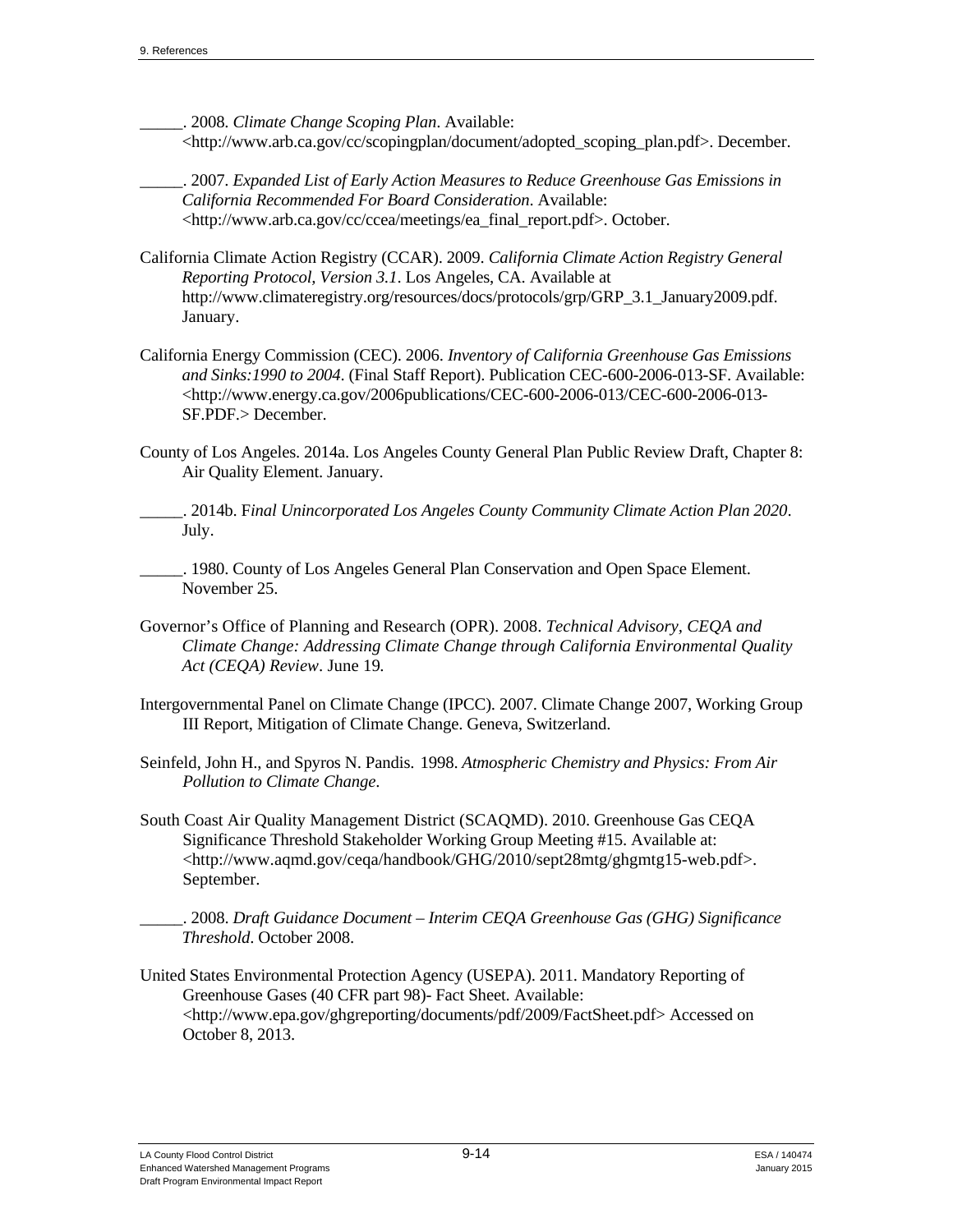\_\_\_\_\_. 2010. Final Rule: Prevention of Significant Deterioration and Title V Greenhouse Gas Tailoring Rule- Fact Sheet. Available:

<http://www.epa.gov/NSR/documents/20100413fs.pdf> Accessed on October 8, 2013.

#### *Hazards and Hazardous Waste*

- California Department of Forestry and Fire Protection (CAL FIRE). 2007. *Los Angeles County Fire Hazard Severity Zone Map for State and County Responsibility Areas.* 
	- \_\_\_\_\_. 2012. *Wildland Hazard & Building Codes, Frequently Asked Questions.*
- County of Los Angeles. 1980. *County of Los Angeles, General Plan, Conservation and Open Space Element.*
- \_\_\_\_\_. 1990. *County of Los Angeles, General Plan, Safety Element.*
- \_\_\_\_\_. 1998. *Los Angeles County Operational Area Emergency Response Plan,* February 17.
- \_\_\_\_\_. 2014a. *County of Los Angeles Draft General Plan 2035, Seismic and Geotechnical Hazard Zones Policy Map,* January.
- County of Los Angeles Fire Department (LACoFD). 2009. *Ready! Set! Go! Your Personal Wildfire Action Plan.*
- Federal Aviation Administration. 2007. *Advisory Circular No. 150/5200-33B*, August 28.
- Hasenin, Sumer and David Pohl. 2013. *Are Low Impact Development Projects Accumulating Constituents that represent a Long-term Risk – State of Science on LID*. CASQA presentation.
- Hatt, Belinda E., Tim D. Fletcher, and Ana Deletic, 2008. *Hydraulic and Pollutant Removal Performance of Fine Media Stormwater Filtration Systems*. Environmental Science and Technology, Vol. 42 (7), pp 2535–2541, February 21
- Li, H. and A.P. Davis, 2008. *Urban Particle Capture in Bioretention Media*. Journal of Environmental Engineering 134(6):409-418
- Riverside County Airport Land Use Commission. *Riverside County Airport Land Use Compatibility Plan*, October 14, 2004.
- US EPA. 2003. *Protecting water Quality from Urban Runoff*. EPA Flyer 841-F-03-003. February.

# *Hydrology and Water Quality*

California Department of Public Health, 2001. *Guidelines for the Preparation of an Engineering Report for the Production, Distribution and Use of Recycled Water*. March 2001.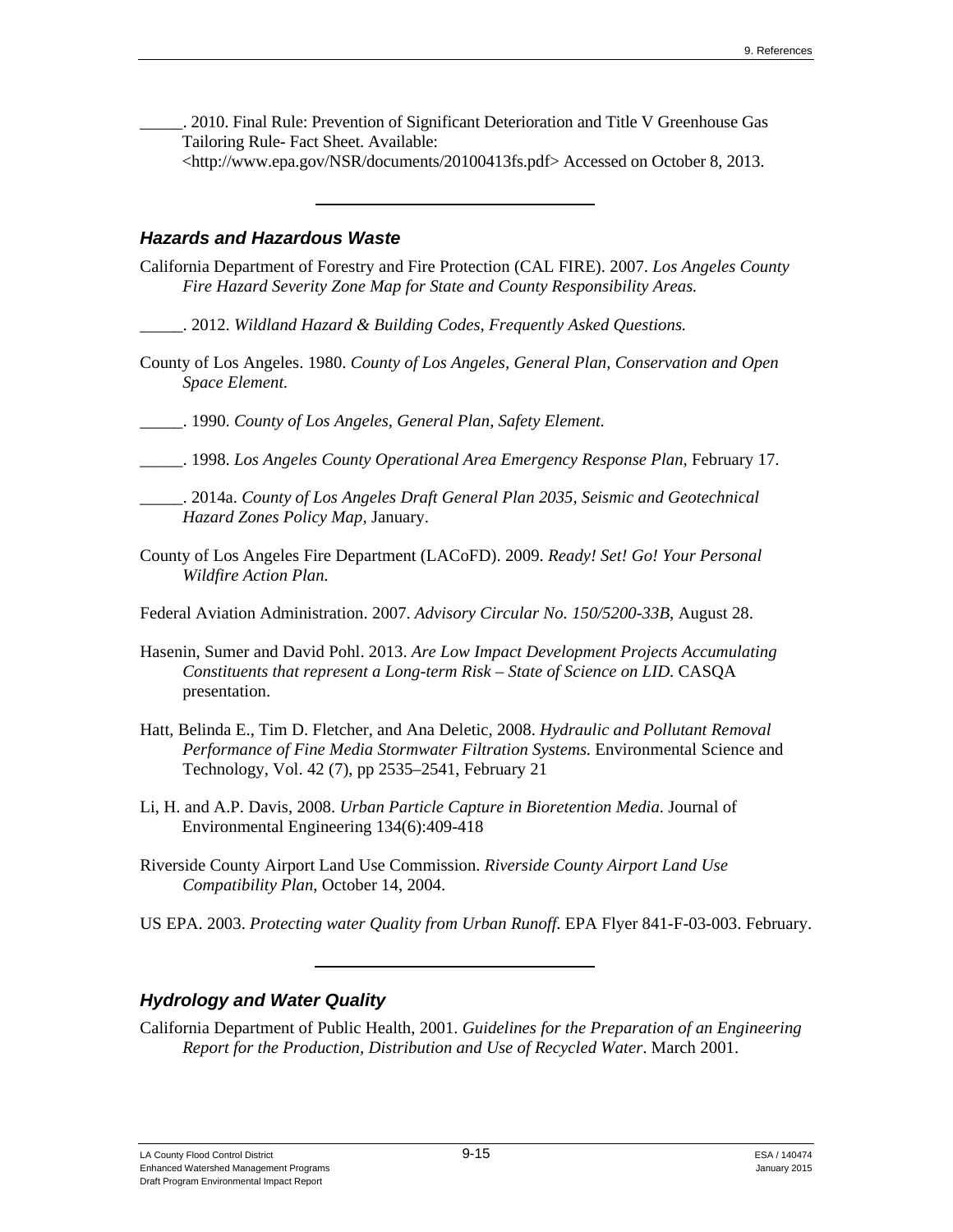- California Department of Water Resources, Hydrologic Region South Coast, Upper Santa Ana Valley Groundwater Basin, California's Groundwater Bulletin 118, Individual Basin Descriptions. Updated January 20, 2006.
- California Department of Water Resources, Upper Santa Ana Valley Groundwater Basin, Temescal Subbasin, Groundwater Basin No. 8.2-09, Hydrologic Region South Coast, California's Groundwater Bulletin 118, last update February 27, 2004.
- California Department of Water Resources, Elsinore Groundwater Basin No. 8-4, Hydrologic Region South Coast, California's Groundwater Bulletin 118, last update February 27, 2004.
- California Department of Water Resources, Upper Santa Ana Valley Groundwater Basin, Riverside-Arlington Subbasin, Groundwater Basin No. 8.2-03, Hydrologic Region South Coast, California's Groundwater Bulletin 118, last update February 27, 2004.
- California Regional Water Quality Control Board, Santa Ana Region 1995 Water Quality Control Plan for the Santa Ana River Basin (Basin Plan) updated in February 2008.
- City of Corona General Plan, prepared by EIP Associates, adopted March 17, 2004.
- City of Corona General Plan Final EIR, prepared by EIP Associates, March 2004.
- City of Corona General Plan Technical Background Report, prepared by EIP Associates, March 2004.
- City of Corona Department of Water and Power, AB3030 Groundwater Management Plan, June 2008. Todd Engineers, AKM Consulting Engineers.
- Haejin, Lee; Sim-Lin Lau; Kayhanian Masoud; and Michael K. Stenstrom. 2004. *Seasonal first flush phenomenon of urban stormwater discharges.* Water Research, vol. 38, no. 19, pp. 4153-4163. Abstract available at http://cat.inist.fr/?aModele=afficheN&cpsidt=16745977, accessed October 2004).
- Izbicki, John. A; Isabelo Pimentel, Menu Leddy, and Brian Bergamaschi. 2004. *Microbrial and Dissolved Organic Carbon Characterization of Stormflow in the Santa Ana River at Imperial Highway, Southern California, 1999-2002:* U.S. Geological Survey Scientific Investigations Report 2004-5116, 71 p.
- US Environmental Protection Agency (USEPA). 2008. *Managing Urban Runoff*. EPA841-F-96- 004G. Available at http://www.epa.gov/nps/facts/point7.htm, accessed October 2008.

# *Land Use Planning / Agriculture*

California Department of Conservation, Farmland Mapping and Monitoring Program, 2014. California Important Farmland Finder. Available online: http://maps.conservation.ca.gov/ciff/ciff.html, accessed August 21, 2014.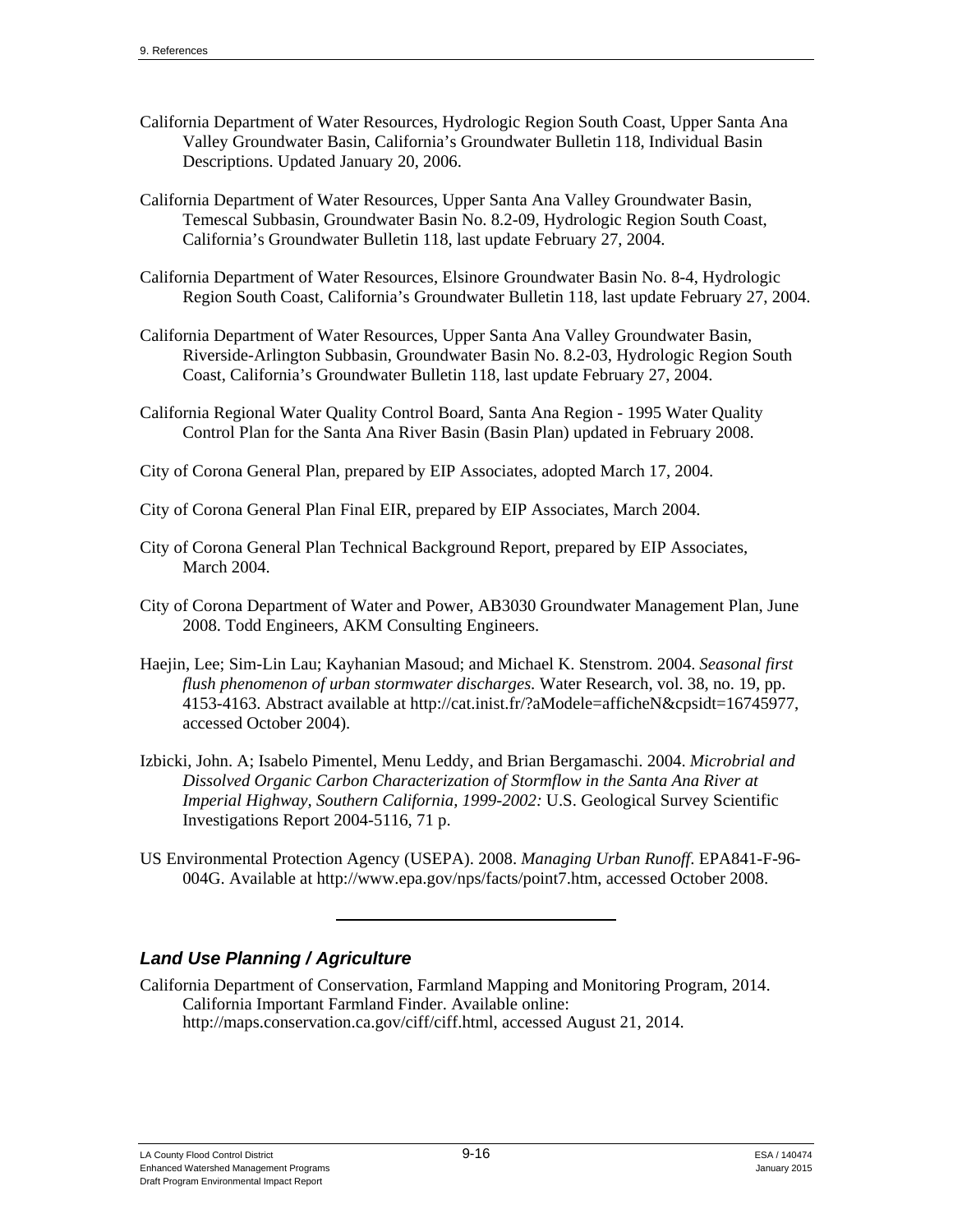- Los Angeles County Department of Regional Planning, 1980. Existing Adopted General Plan. Available Online: http://planning.lacounty.gov/generalplan/existing, accessed August 22, 2014.
- . 2014. 2014 Draft General Plan 2035. Available online: http://planning.lacounty.gov/generalplan/draft2014, accessed September 4, 2014.
- \_\_\_\_\_. 2014. Los Angeles County General Plan Update Draft EIR. June 2014.
- Los Angeles County Department of Public Works (LADPW), 2014. Low Impact Development Standards Manual. Available Online: http://dpw.lacounty.gov/ldd/lib/fp/Hydrology/Low%20Impact%20Development%20Standa rds%20Manual.pdf, accessed September 5, 2014.
- \_\_\_\_\_, 2004. Ballona Creek Watershed Management Plan, September 2004. Accessed at: http://www.ladpw.org/wmd/watershed/bc/bcmp/masterplan.cfm on September 17, 2014.
- \_\_\_\_\_, 2005a. Final Report. Chapter 8.0: Malibu Creek Watershed Management Area. Accessed at http://dpw.lacounty.gov/wmd/npdes/1994- 05\_report/Report%20PDF/Section%208%20Malibu%20Creek%20Watershed.pdf on September 17, 2014.
- \_\_\_\_\_, 2005b. Santa Clara River Enhancement and Management Plan. Accessed at http://ladpw.org/wmd/watershed/sc/docs/SCREMP\_Full\_Report.pdf on September 17, 2014.
- \_\_\_\_\_, 2006. San Gabriel River Corridor Master Plan, June 2006. Accessed at: http://www.ladpw.org/wmd/watershed/sg/mp/mp.cfm on September 17, 2014.
- \_\_\_\_\_, 2014a. Marina del Rey. Accessed at http://www.ladpw.org/wmd/watershed/mdr/index.cfm on September 17, 2014.
- \_\_\_\_\_, 2014b. Santa Clara River Watershed. Accessed at http://www.ladpw.org/wmd/watershed/sc/ on September 17, 2014.
- Palos Verdes Peninsula Watershed Management Group (PVPWMG). 2014. Palos Verdes Peninsula Enhanced Watershed Management Program Work Plan. June 2014. Accessed at http://www.waterboards.ca.gov/losangeles/water\_issues/programs/stormwater/municipal/w atershed\_management/palos\_verdes/PalosVerdesPeninsula\_WP.pdf on September 17, 2014/
- City of Rancho Palos Verdes website, Planning and Zoning, Nature Preserve webpage: http://www.palosverdes.com/rpv/planning/Palos-Verdes-Nature-Preserve/
- State Water Resources Control Board (SWRCB). 2007. Water Quality in the Dominguez Channel and Los Angeles/Long Beach Harbor Watershed Management Area. September 2007. Accessed at http://www.swrcb.ca.gov/water\_issues/programs/swamp/docs/reports/r4\_swamp\_report\_do minguez channel.pdf on September 17, 2014.
- URS, 2004. Rancho Palos Verdes, Natural Communities Conservation Planning Subarea Plan, July 29, 2004.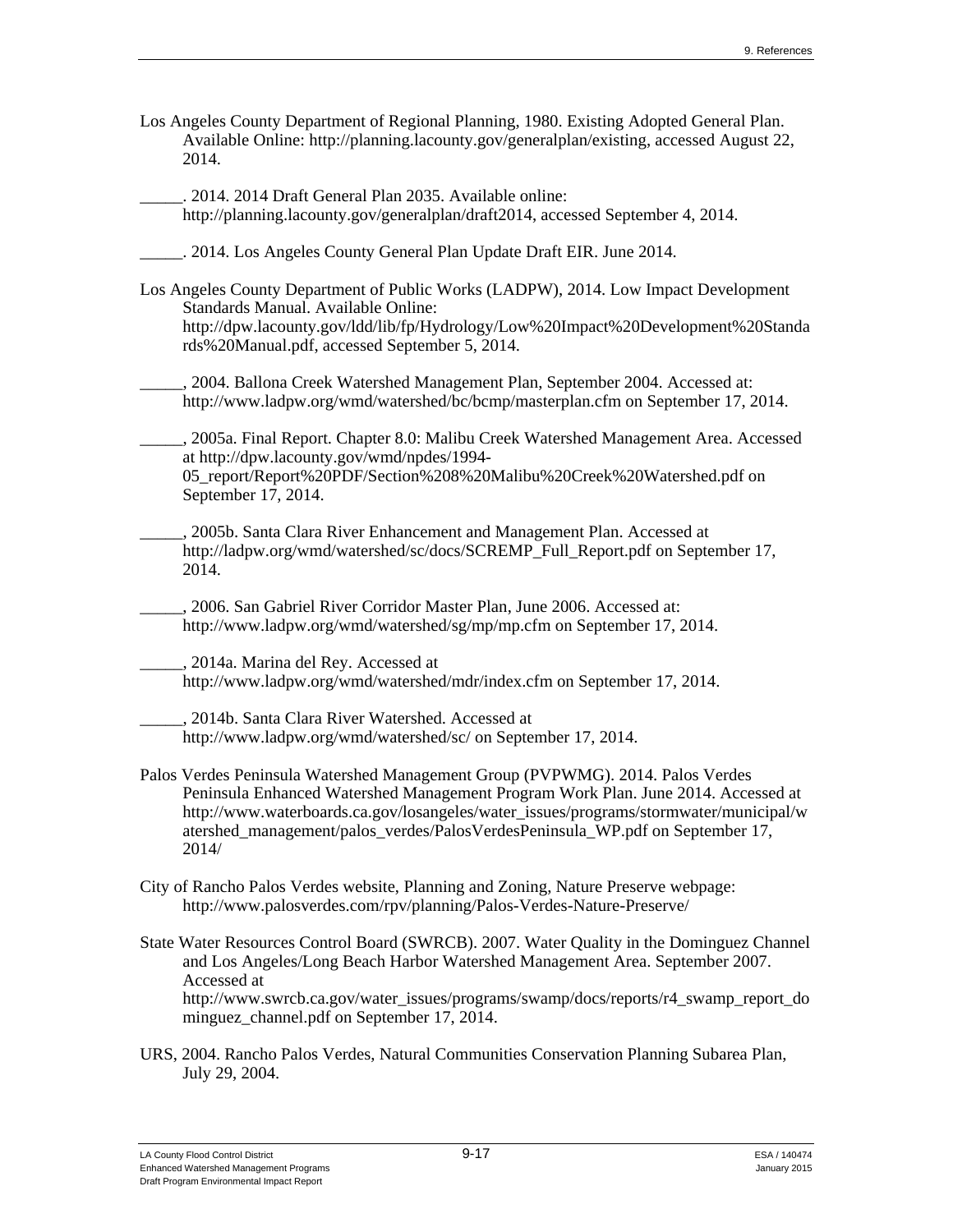# *Noise*

California Department of Transportation (Caltrans). 1998. *Technical Noise Supplement*. October.

- Caltrans. 2013. Transportation and Construction Vibration Guidance Manual. September.
- County of Los Angeles, Municipal Code. 1973. *Part 3 Community Noise Criteria* and *Part 4 Specific Noise Restrictions*. Available at http://library.municode.com/index.aspx?clientId=16274. Accessed September 24, 2014.
- Federal Interagency Committee On Noise (FICON). 1992. *Federal Agency Review of Selected Airport Noise Analysis Issues*. August.
- Federal Highway Administration (FHWA). 2006. *FHWA Construction Roadway Noise Model User's Guide*. Final Report. January.

Federal Transit Administration (FTA). 2006. *Transit Noise and Vibration Impact Assessment*. May.

State of California, Governor's Office of Planning and Research, 2003. *General Plan Guidelines*.

U.S. Environmental Protection Agency. 1971. *Noise from Construction Equipment Operations, Building Equipment and Home Appliances*.

# *Population and Housing*

- Cable, Dustin. 2013. The Racial Dot Map. 2010 Census Block Data. July 2013.Accessed at http://demographics.coopercenter.org/DotMap/index.html on November 18, 2014.
- California Department of Housing and Community Development. Memorandum: State Income Limits for 2014. February 28, 2014. Accessed at http://www.hcd.ca.gov/hpd/hrc/rep/state/inc2k14.pdf on November 19, 2014
- Los Angeles County Department of Regional Planning. February 2014. Los Angeles County Housing Element 2014-2021. Accessed at http://planning.lacounty.gov/housing on August 27, 2014.
- \_\_\_\_\_. 2014 Draft General Plan 2035. Available online: http://planning.lacounty.gov/generalplan/draft2014, accessed September 4, 2014.
- . 2014. Los Angeles County General Plan Update Draft EIR. June 2014.
- Los Angeles Times. 2014. Mapping LA: Rankings: Income: Median Income. Accessed at http://maps.latimes.com/neighborhoods/income/median/neighborhood/list/ on November 19, 2014.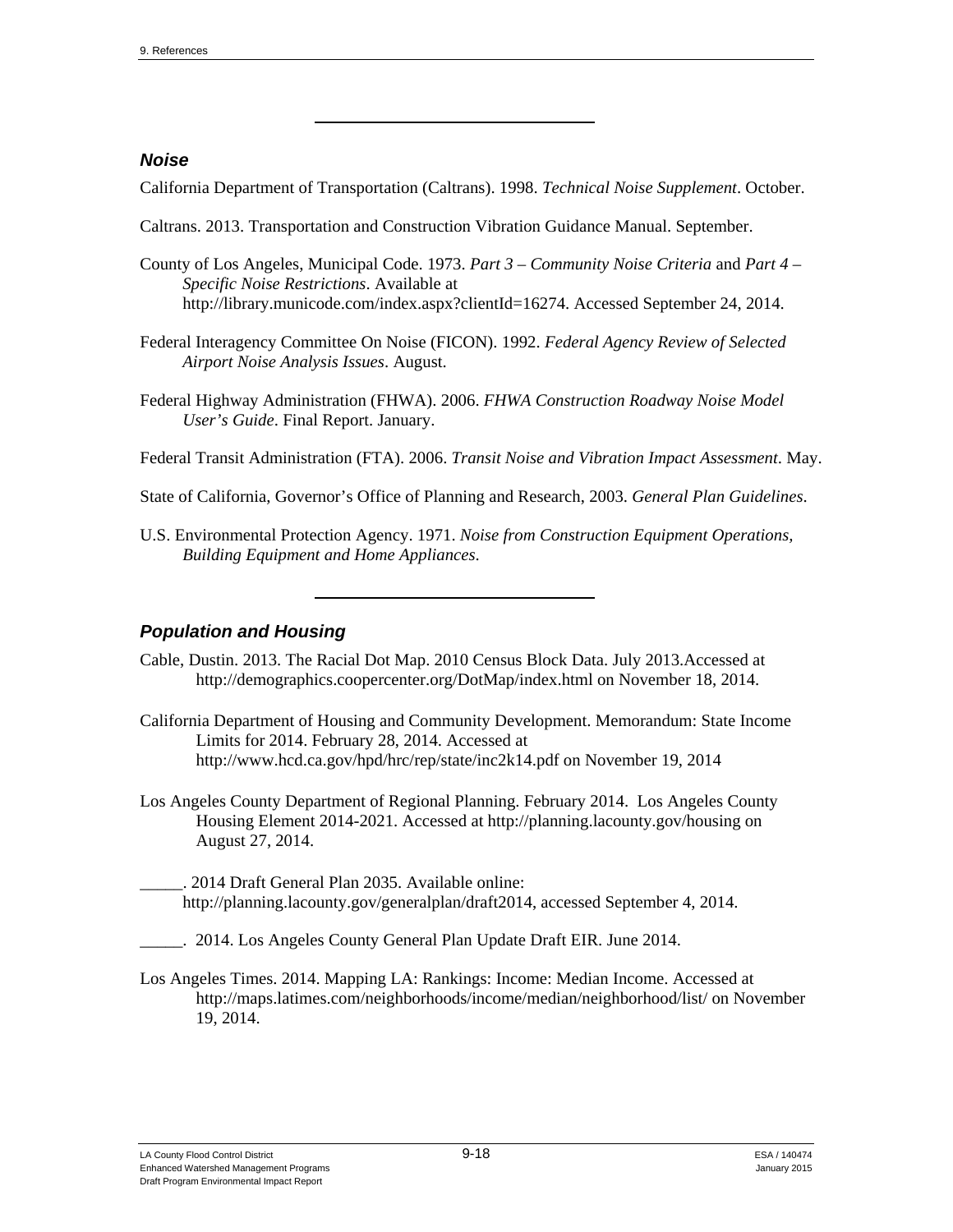Southern California Association of Governments (SCAG). 2012. 2012 Growth Forecast. Accessed at http://www.scag.ca.gov/DataAndTools/Pages/GrowthForecasting.aspx on August 27 2014.

\_\_\_\_\_. May 2013. Profile of Los Angeles County. Accessed at http://www.scag.ca.gov/Documents/LosAngelesCounty%20(2).pdf on 26 August 2014.

U.S. Census Bureau. 2013. State and County Quickfacts. "Los Angeles County, California." Accessed at http://quickfacts.census.gov/qfd/states/06/06037.html on September 2, 2014.

2008-2012. American Community Survey 5-Year Estimates. ACS Demographic and Housing Estimates. Los Angeles County, California. Accessed at http://factfinder2.census.gov/faces/tableservices/jsf/pages/productview.xhtml?src=CF on November 18, 2014.

\_\_\_\_\_. 2008-2012. American Community Survey 5-Year Estimates. Selected Economic Characteristics. Accessed at http://factfinder2.census.gov/faces/tableservices/jsf/pages/productview.xhtml?pid=ACS 12 \_5YR\_DP03&prodType=table on 26 August 2014.

\_\_\_\_\_. 2010. Profile of General Population and Housing Characteristics: 2010.

# *Public Services / Recreation*

Google. 2014. General Search: "School Districts in Los Angeles." Accessed November 20, 2014.

Los Angeles County Department of Regional Planning (Los Angeles County). 1980. Existing Adopted General Plan. Available Online: http://planning.lacounty.gov/generalplan/existing, accessed September 4, 2014.

\_\_\_\_\_. 2014. 2014 Draft General Plan 2035. Available online: http://planning.lacounty.gov/generalplan/draft2014, accessed September 4, 2014.

\_\_\_\_\_. 2014. Los Angeles County General Plan Update Draft EIR. June 2014.

- Los Angeles County Department of Parks and Recreation (LADPR). 2014. "Parks." Accessed at http://parks.lacounty.gov/wps/portal/dpr/AboutUs/Directors\_Message on November 18, 2014.
- Los Angeles County Fire Department (LACoFD). 2013. Strategic Plan. Available Online: http://www.fire.lacounty.gov/wp-content/uploads/2014/02/LACFD\_Strategic-Plan\_2012\_web.pdf, accessed September 4, 2014.
- Los Angeles County Office of Education (LACOE). 2014. LACO Brochure. Accessed at http://www.lacoe.edu/Portals/0/LACOE/LACOE\_Brochure\_2014.pdf on November 18, 2014.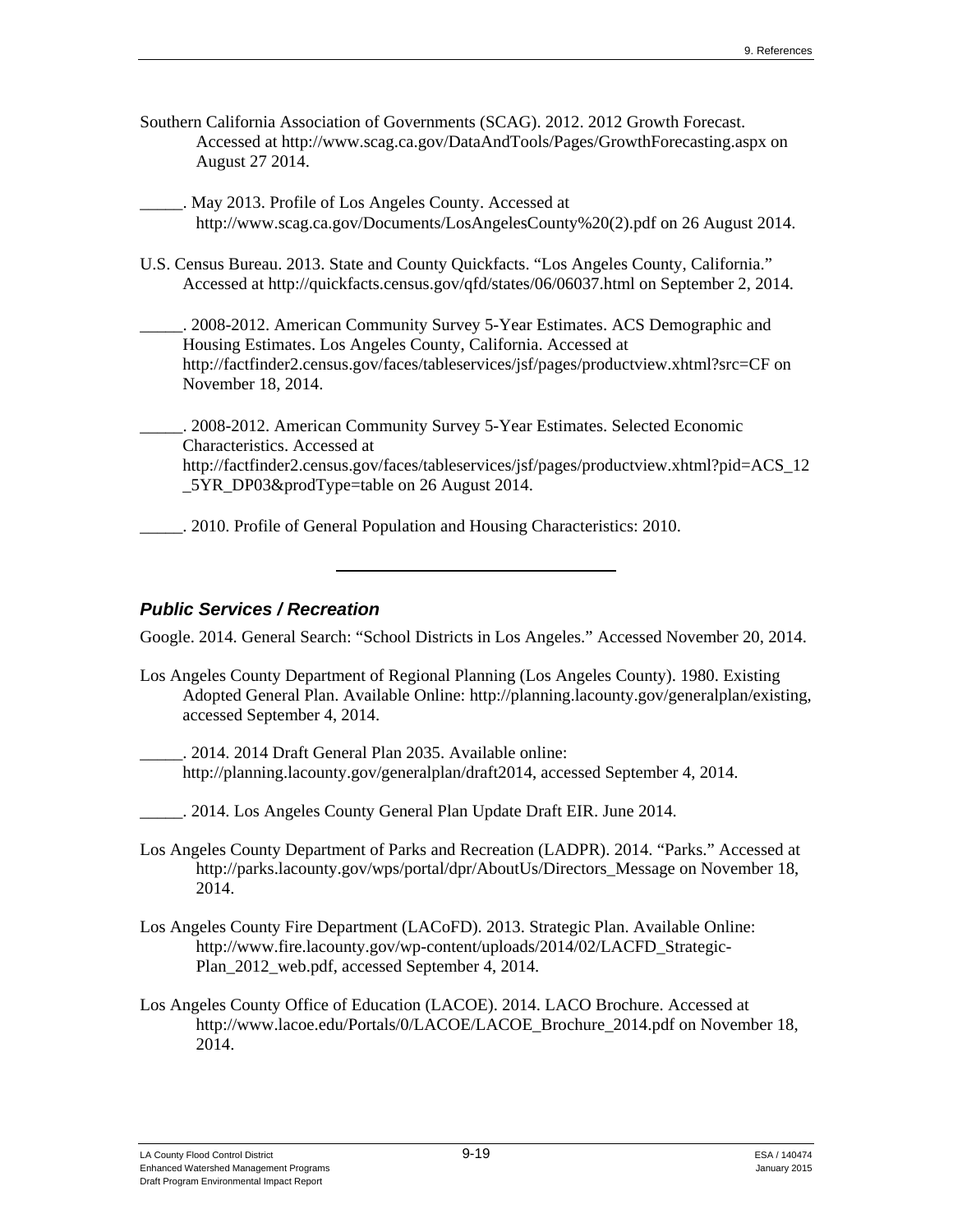Los Angeles Unified School District (LAUSD). 2014. About the Los Angeles Unified School District. Accessed at http://achieve.lausd.net/about on September 17, 2014.

## *Transportation and Circulation*

California Department of Transportation (Caltrans), California Manual on Uniform Traffic Control Devices (MUTCD), January 2012.

# *Utilities and Service Systems*

- California Energy Commission, Accessed at http://ecdms.energy.ca.gov/elecbycounty.aspx, October 12, 2014.
- CalRecycle. 2014. SWIS Sites in Los Angeles County with Disposal Facility and with Operational Status Active and with Regulatory Status Permitted. Accessed at http://www.calrecycle.ca.gov/SWFacilities/Directory/SearchList/List?COUNTY=Los+Ang eles&FAC=Disposal&OPSTATUS=Active&REGSTATUS=Permitted on September 29, 2014.
- Central Basin Municipal Water District (CBMWD). 2014. About the District. Accessed at http://www.centralbasin.org/en/about-us/, on September 17, 2014.
- City of Beverly Hills, Urban Water Management Plan, 2010. Accessed at http://www.beverlyhills.org/cbhfiles/storage/files/filebank/9152-- Urban%20Water%20Management%20Plan%202010\_8-30-11.pdf on October 2, 2014
- City of Los Angeles. 2014. Accessed at http://www.lastormwater.org/about-us/programdescription/ on September 19, 2014.

\_\_\_\_\_. 2009. Water Quality Compliance Master Plan for Urban Runoff, May 2009. Accessed at http://www.lastormwater.org/wp-content/files\_mf/wqcmpur.pdf on November 17, 2014.

- City of Santa Clarita, One Valley One Vision Draft Program EIR, September 2010. http://www.santaclarita.com/FileCenter/External/EIR/OVOV/Draft/3\_17\_UtilitiesInfra091410.pdf on October 8, 2014.
- Crescenta Valley Water District (CVWD). 2014. About Us. Accessed at http://www.cvwd.com/About-Us.aspx on September 17, 2014.

\_\_\_\_\_. 2013. 2010 Urban Water Management Plan. Revised October 2013. Accessed at http://www.cvwd.com/Resources/Documents/2010%20UWMP%20revised%202013%20Fi nal.pdf on September 17, 2014.

Foothill Municipal Water District website: http://www.fmwd.com/About-Us.aspx

Las Virgenes Municipal Water District website: http://www.lvmwd.com/your-water/wastewaterservices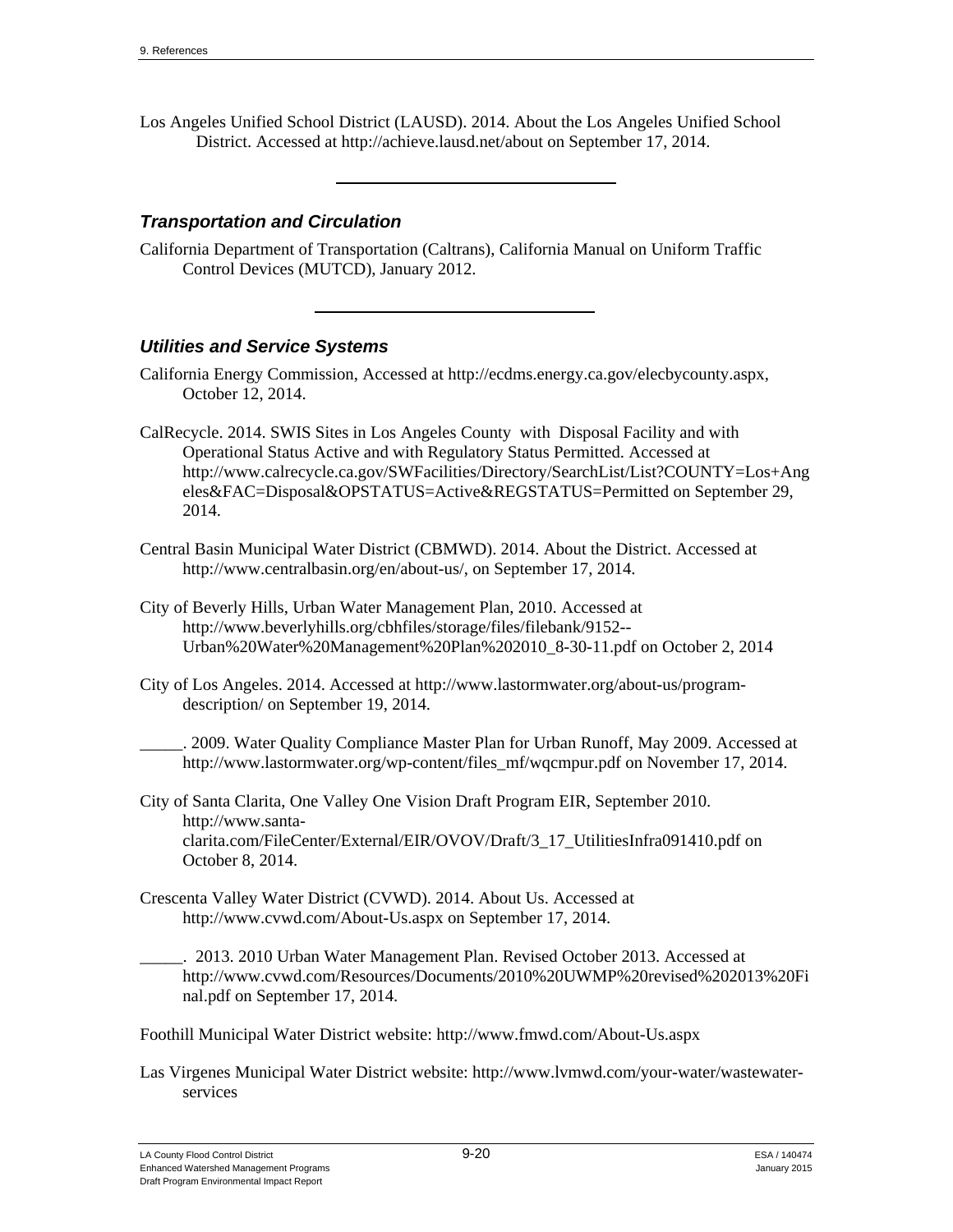- Los Angeles County Department of Regional Planning, 1980. Existing Adopted General Plan. Available Online: http://planning.lacounty.gov/generalplan/existing, accessed September 11, 2014.
- \_\_\_\_\_. 2014. 2014 Draft General Plan 2035. Available online: http://planning.lacounty.gov/generalplan/draft2014, accessed September 4, 2014.
- \_\_\_\_\_. 2014. Los Angeles County General Plan Update Draft EIR. June 2014.
- Los Angeles County Department of Public Works (LADPW). 2014. "What is the Flood Control District?" Accessed at http://dpw.lacounty.gov/lacfcd/sediment/dcon/352.pdf on September 19, 2014.
- Los Angeles County Flood Control District, Annual Report Attachment O, Total Maximum Daily Load (TMDL) Report on Monitoring, 2013. Accessed at: http://ladpw.org/wmd/npdesrsa/annualreport/2013%5CLACFCD%5CAttachments%5CAtt ach%20O%20-%20FCD%20TMDL%20Reporting.pdf, on November 17, 2014.
- Los Angeles County Department of Water and Power (LADWP), 2013. *2013 Final Power Integrated Resource Plan*, December 2013.
- Los Angeles County. Construction and Demolition Debris Recycling and Reuse Program. Accessed at http://dpw.lacounty.gov/epd/cd/ on September 29, 2014.
- Los Angeles County. Water Agencies. Accessed at http://www.lacounty.gov/wps/portal/!ut/p/b0/04\_Sj9CPykssy0xPLMnMz0vMAfGjzOItDC DAyMIk0M3AyMfVItTT1NjIwNdQvyDbUREABWqQfA!!/?1dmy&page=lac.home.gove rnment.hidden&urile=wcm%3Apath%3A/lacounty+content/lacounty+site/home/governme nt/water+agencies on September 17, 2014.
- Los Angeles County Sanitation Districts (LACSD). 2014. Solid Waste Facilities. Accessed at http://lacsd.org/solidwaste/swfacilities/default.asp on October 2, 2014.
	- \_\_\_\_\_ 2012. Clearwater Program, Executive Summary, Final. November 2012.
- Metropolitan Water District (MWD). 2014. About MWD. Updated February 11, 2014. Accessed at http://www.mwdh2o.com/mwdh2o/pages/about/about01.html on September 11, 2014.
- \_\_\_\_\_ 2014. Regional Progress Report, February 2014.
- \_\_\_\_\_ 2010. The Regional Urban Water Management Plan, November 2010.
- Regional Water Quality Control Board, Substitute Environmental Documents for the Malibu Creek Watershed Trash TMDL, 2008. Accessed at http://www.waterboards.ca.gov/losangeles/board\_decisions/basin\_plan\_amendments/techni cal\_documents/63\_New/08\_0214/MCW%20Trash%20SED%20021408.pdf on October 2, 2014.
- \_\_\_\_\_. Substitute Environmental Documents for the Machado Lake Trash TMDL, 2007. Accessed at